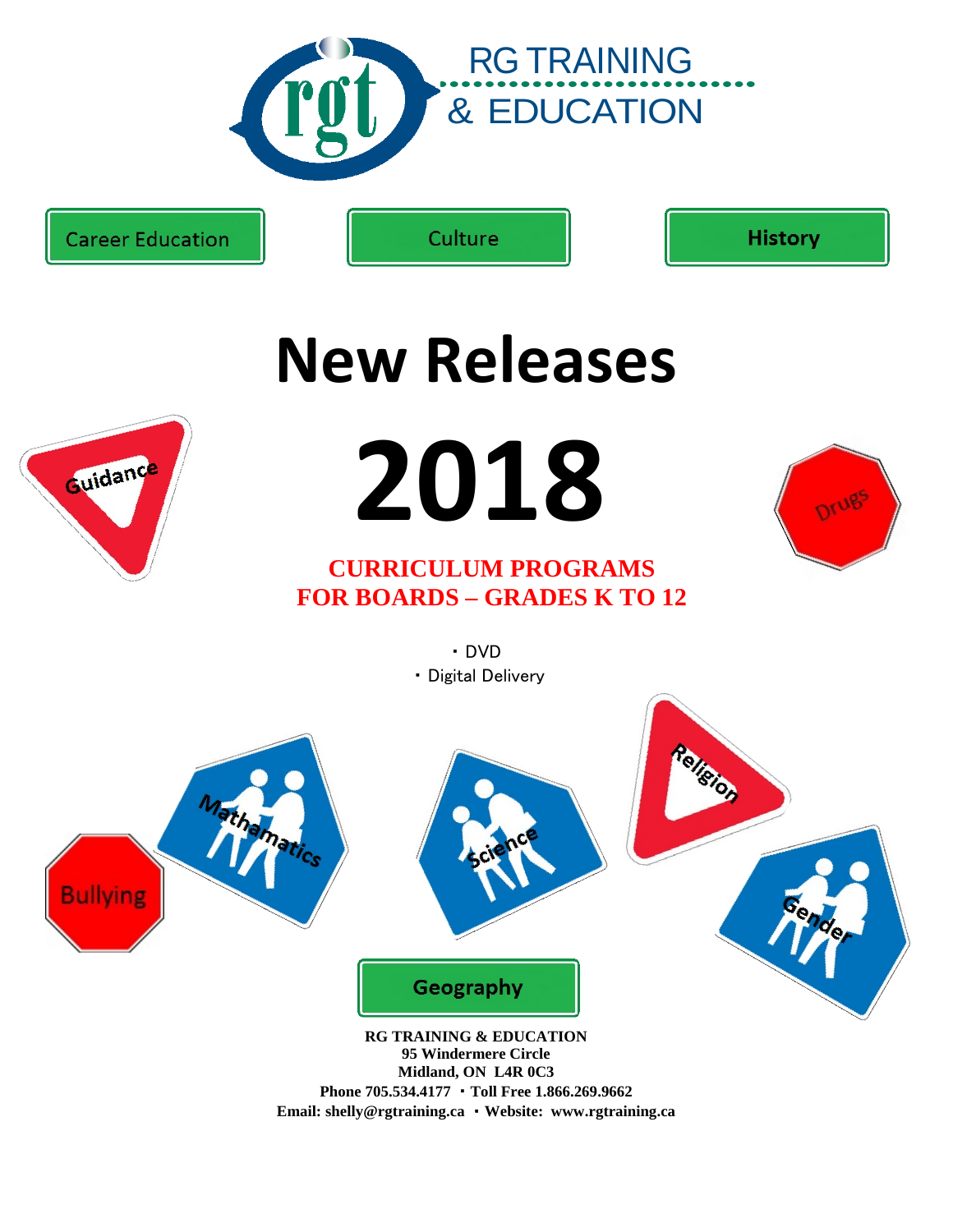# **Subject Index**

| <b>CCC! Streaming Media Library</b> | $3 - 5$        |
|-------------------------------------|----------------|
| <b>Career Education</b>             | 6              |
| Culture                             | $\overline{7}$ |
| Design                              | 8              |
| <b>ESL</b>                          | $9 - 10$       |
| <b>Film Studies</b>                 | $11 - 13$      |
| Guidance                            |                |
| • Addiction                         | $14 - 15$      |
| • Bullying                          | $15 - 16$      |
| Gender                              | 17             |
| History                             |                |
| • Ancient                           | 18             |
| Military                            | 18             |
| Religion                            | 21             |
| Science                             |                |
| Astronomy & Space<br>$\bullet$      | 22             |
| Chemistry<br>$\bullet$              | 22             |
| <b>Earth Science</b><br>$\bullet$   | 22             |
| $\bullet$ Ecology                   | 22             |
| Environmental<br>$\bullet$          | 23             |
| Oceanography<br>$\bullet$           | 24             |
| Physiology<br>$\bullet$             | 24             |
| Technology<br>$\bullet$             | $24 - 25$      |
| Zoology                             | 25             |
| <b>Travel</b>                       | 26             |
|                                     |                |

To preview online, visit our website at **[www.rgtraining.ca](http://www.rgtraining.ca/)**

*OR*

Contact me for a login password. **Shelly Munshaw [shelly@rgtraining.ca](mailto:shelly@rgtraining.ca)** 

.

*All prices are subject to change without notice. Shipping, handling and applicable taxes are extra.*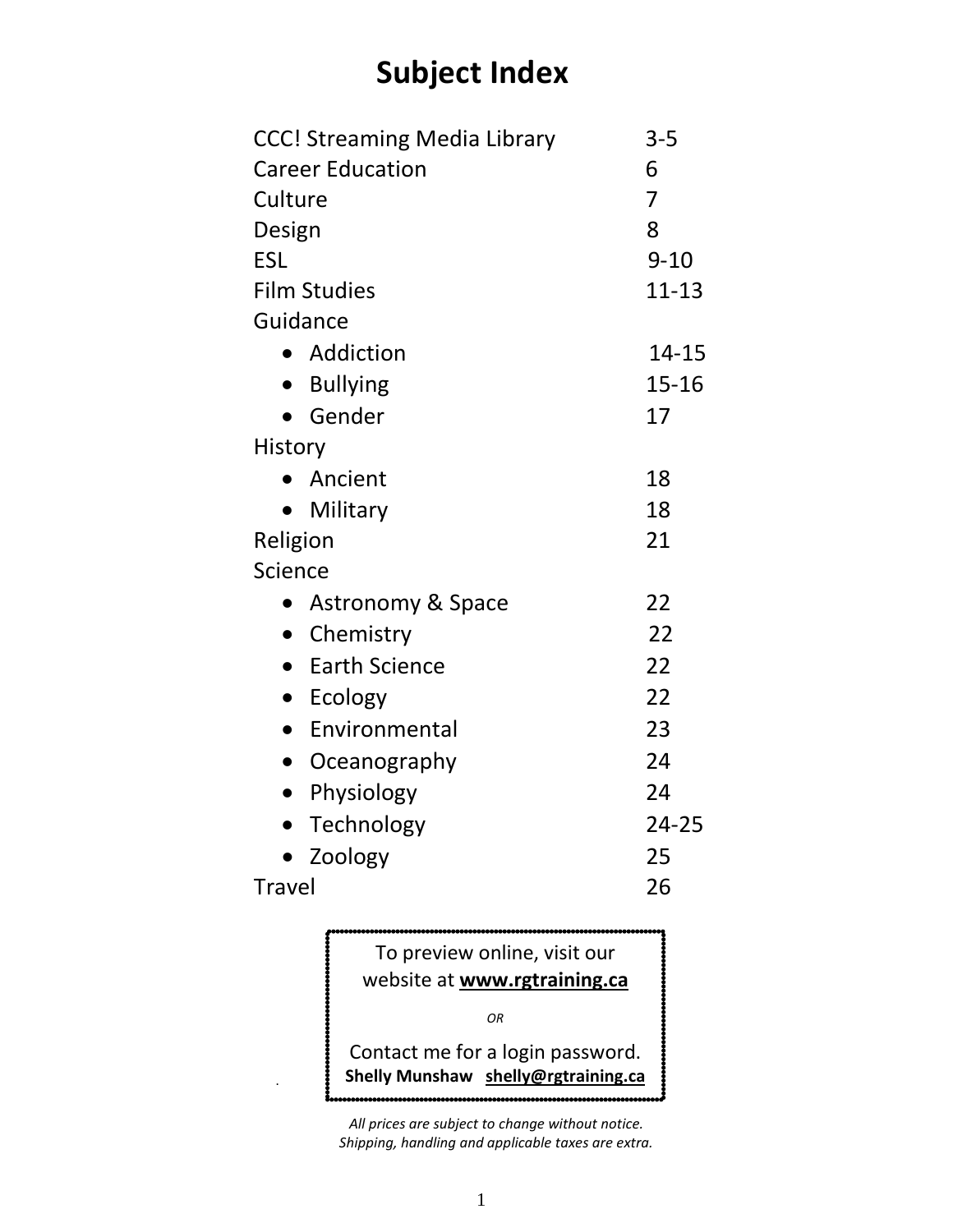# **Alphabetical Index**

| 4 Types of Bullying                                                                                                                                                                                                                                                | 16                                          |
|--------------------------------------------------------------------------------------------------------------------------------------------------------------------------------------------------------------------------------------------------------------------|---------------------------------------------|
| A Typical Day<br>Aaron Peters-Scriptwriter<br>About Us<br><b>Addicted Teens Series</b><br><b>Advertising Designer</b><br>Agriculture-Sustainable Farming<br>Am I a Boy or Girl Series<br>Ancient India - Art & Heritage                                            | 9<br>12<br>10<br>14<br>8<br>23<br>17<br>18  |
| Series<br>Architect<br>Are You Ok?<br>Asking for Help<br>Astronomy - Discover the Alma<br>Telescope                                                                                                                                                                | 6<br>10<br>9<br>20                          |
| Astronomy: The Very Large Array                                                                                                                                                                                                                                    | 20                                          |
| Telescope<br>At Home<br>At the Market<br>Audiology - Cochlear Implants<br>Aviva Kempner-Film-TV                                                                                                                                                                    | 10<br>10<br>22<br>11                        |
| <b>Back to Our Future</b><br>Barry R Sisson-Business of Film<br>Basic English - Cutting Edge Series<br><b>Be Careful</b><br>Blowing Smoke, Vaping Teen<br><b>Buddhist Caves of Ajanta</b><br><b>Bully Think Twice</b>                                              | 6<br>13<br>9<br>9<br>14<br>18<br>16         |
| California<br>Can I Help?<br>Can you Spell that?<br>Caren Cross-Film & TV<br>Catholicism<br>CCC! Streaming Media Library<br>Chatting<br>Chemistry: Periodic Table of                                                                                               | 24<br>9<br>10<br>11<br>19<br>3-5<br>9<br>20 |
| Elements<br>Christian D'Andrea - Film and TV<br>Cities Under Siege - Infestation<br>Classical Dance-Dunhuang<br><b>Classical Dance-Long Sleeve</b><br>Comparing<br>Complete Anti-Bullying Kit<br>Craig Maniglia-Business of film<br>Cuong Lenguyen-Cinematographer | 11<br>21<br>7<br>7<br>9<br>16<br>13<br>11   |
| Dennis Boni-NGF<br>Design X-Ray Series II<br>Do you like it?<br>Doing Things<br>Dreams in New York<br>Drug Addiction - Addicted Teens<br>Drug Addiction - Real Life Teens                                                                                          | 12<br>8<br>9<br>0<br>8<br>14<br>14          |
| Earth Science: Properties of Water<br>Ecstasy Addition - Addicted Teens<br>Eduardo Sanchez-Scriptwriter<br>Emergency<br>Energy: Battery Power Innovations<br>Engineering-A Look at Career                                                                          | 20<br>14<br>12<br>10<br>23<br>23            |
| <b>Opportunities for Engineers</b><br>Engineering: Transforming Lives                                                                                                                                                                                              | 23                                          |
| with Prosthetics<br><b>Environment: The Everglades</b>                                                                                                                                                                                                             | 20                                          |
| Ecosystem<br>Eric Espejo-Business of Film<br>Eric Weissmann-Business of film                                                                                                                                                                                       | 13<br>13                                    |

| Estel Dillon-Cinematographer                                                                                                                                                                                                                                        | 11                                                |
|---------------------------------------------------------------------------------------------------------------------------------------------------------------------------------------------------------------------------------------------------------------------|---------------------------------------------------|
| Ethnic Dance-Aini                                                                                                                                                                                                                                                   | 7                                                 |
| Ethnic Dance-Dai                                                                                                                                                                                                                                                    | 7                                                 |
| Ethnic Dance-Han                                                                                                                                                                                                                                                    | 7                                                 |
| Ethnic Dance-Mongolian                                                                                                                                                                                                                                              | 7                                                 |
| Ethnic Dance-Tibetan                                                                                                                                                                                                                                                | 7                                                 |
| Evan Kelemen-Am I a Boy or Girl                                                                                                                                                                                                                                     | 17                                                |
| Experts of Ten Thousand Hours                                                                                                                                                                                                                                       | 8                                                 |
| <b>Family and Friends</b>                                                                                                                                                                                                                                           | 9                                                 |
| Fight for Food, The - Infestation                                                                                                                                                                                                                                   | 21                                                |
| Forests Under Attack - Infestation                                                                                                                                                                                                                                  | 21                                                |
| Fun with Friends                                                                                                                                                                                                                                                    | 10                                                |
| Gayle Roberts-Am I a Boy or Girl                                                                                                                                                                                                                                    | 17                                                |
| <b>Great Lakes</b>                                                                                                                                                                                                                                                  | 24                                                |
| Greenhorn                                                                                                                                                                                                                                                           | 15                                                |
| Giving Information                                                                                                                                                                                                                                                  | 9                                                 |
| <b>Global Footprints Series</b>                                                                                                                                                                                                                                     | 21                                                |
| Hello<br>Heritage of Chinese Culture and<br>Dance                                                                                                                                                                                                                   | 10<br>7                                           |
| Heroin and Opioid Addition                                                                                                                                                                                                                                          | 14                                                |
| Holly and Paul Fine-Film & TV                                                                                                                                                                                                                                       | 11                                                |
| How Do you feel?                                                                                                                                                                                                                                                    | 9                                                 |
| How Much? How Many?                                                                                                                                                                                                                                                 | 10                                                |
| How To Make It In Film Series                                                                                                                                                                                                                                       | 11                                                |
| How was your week?                                                                                                                                                                                                                                                  | 9                                                 |
| I Don't Know                                                                                                                                                                                                                                                        | 0                                                 |
| I Love it                                                                                                                                                                                                                                                           | 10                                                |
| <b>Infestation Series</b>                                                                                                                                                                                                                                           | 21                                                |
| <b>Instructions and Advise</b>                                                                                                                                                                                                                                      | 9                                                 |
| James Gardner-Am I a Boy or Girl<br>Jamie Nash-Scriptwriter<br>Jerusalem- The Seeds of<br>Christianity                                                                                                                                                              | 17<br>12<br>19                                    |
| Jerusalem- The Seeds of Islam                                                                                                                                                                                                                                       | 19                                                |
| Jerusalem The Seeds of Judaism                                                                                                                                                                                                                                      | 19                                                |
| Kathleen Jones-NGF                                                                                                                                                                                                                                                  | 12                                                |
| Kathryn O'Sullivan-Webisode                                                                                                                                                                                                                                         | 13                                                |
| Lake Under Lockdown<br>Lance Kramer-Film & TV<br>Legal Highs<br>Let's go<br>Lieutenant Col. William Edwin<br>Dyess<br>Lyn Vaus-Scriptwriter                                                                                                                         | 22<br>11<br>14<br>9<br>18<br>12                   |
| Marie Little-Am I a Boy or Girl                                                                                                                                                                                                                                     | 17                                                |
| Marine biology-The Waters of                                                                                                                                                                                                                                        | 22                                                |
| Southeast Asia<br>Marshall Herskovitz-Scriptwriter<br>Meal Time<br><b>Meeting People</b><br>Megan Holley-Scriptwriter<br>Mexico<br>Michael Kang - Scriptwriter<br>Mike Walter-Film & TV<br>Mimi Machadoo-Luces-Film & TV<br>Mining: Smelting & Refining<br>Aluminum | 12<br>10<br>9<br>13<br>24<br>12<br>12<br>12<br>23 |
| My Transgender Life                                                                                                                                                                                                                                                 | 17                                                |
| Numbers                                                                                                                                                                                                                                                             | 9                                                 |

| Oh My God Series 3<br>Online<br>Otessa Ghadar-Webisode                                                                                                                                                                                                                                                                             | 19<br>10<br>13                                                         |
|------------------------------------------------------------------------------------------------------------------------------------------------------------------------------------------------------------------------------------------------------------------------------------------------------------------------------------|------------------------------------------------------------------------|
| Passion Must be Present<br><b>Paul Wears Dresses</b><br>Physics: Fusion Energy Discoveries<br>Pina Newman - Am I a Boy or Girl                                                                                                                                                                                                     | 8<br>17<br>20<br>17                                                    |
| Rastafari<br>Real Life Teens<br>Rehab - Life Beyond Getting High<br><b>Richard Squires-Scriptwriter</b><br>Robert L Henninger-Business of film<br>Robotics - Challenges for the Future<br>Robots & Robotics<br>Rock Cut Cave Temples of India<br>Ron Maxwell-Scriptwriter<br>Roshini Thinakara-NGF<br>Rugged Canada                | 19<br>14<br>15<br>12<br>13<br>23<br>22<br>18<br>12<br>11<br>24         |
| Sandy LeoLaframboise-Am I a Boy<br>or Girl<br>Savannah Burton-Am I a Boy or Girl<br>Save My Lake<br>Saving The Mustang<br>Simple English Series-Cutting Edge<br>Shinto-ism<br>Social Media Addiction<br>Stefonknee Wolscht - Am I a Boy or<br>Girl                                                                                 | 17<br>17<br>22<br>23<br>10<br>19<br>15<br>17                           |
| Thanks<br><b>Teens in Treatment Series</b><br>Telling Stories through Visual<br>Tom Kaufman-Cinematographer<br><b>Transportation-Automotive</b><br>Innovations<br><b>Travel Safe</b><br><b>Travel Safe Series</b><br>Trey Mcowan-Am I a Boy or Girl                                                                                | 9<br>15<br>8<br>23<br>24<br>24<br>17                                   |
| Underwater Invasion- Infestation                                                                                                                                                                                                                                                                                                   | 21                                                                     |
| <b>Vacation Time</b>                                                                                                                                                                                                                                                                                                               | 10                                                                     |
| Walk with the Master-Follow<br><b>Buddhas Path</b><br>Warning Signs of Addiction<br>Weekend, The<br>What are you going to do?<br>What do you do?<br>What's Happening?<br>When?<br>Where Can We Meet?<br>Where does Bullying Happen?<br>Where is it?<br>Why do Bullies Bully? What they<br>Pick on/Why<br>Wipe Out Bullying<br>Work | 18<br>15<br>10<br>9<br>9<br>9<br>10<br>9<br>16<br>10<br>16<br>16<br>10 |
| Xavier Raddysh - Am I a Boy or Girl                                                                                                                                                                                                                                                                                                | 17                                                                     |
| You Choose                                                                                                                                                                                                                                                                                                                         | 9                                                                      |
|                                                                                                                                                                                                                                                                                                                                    |                                                                        |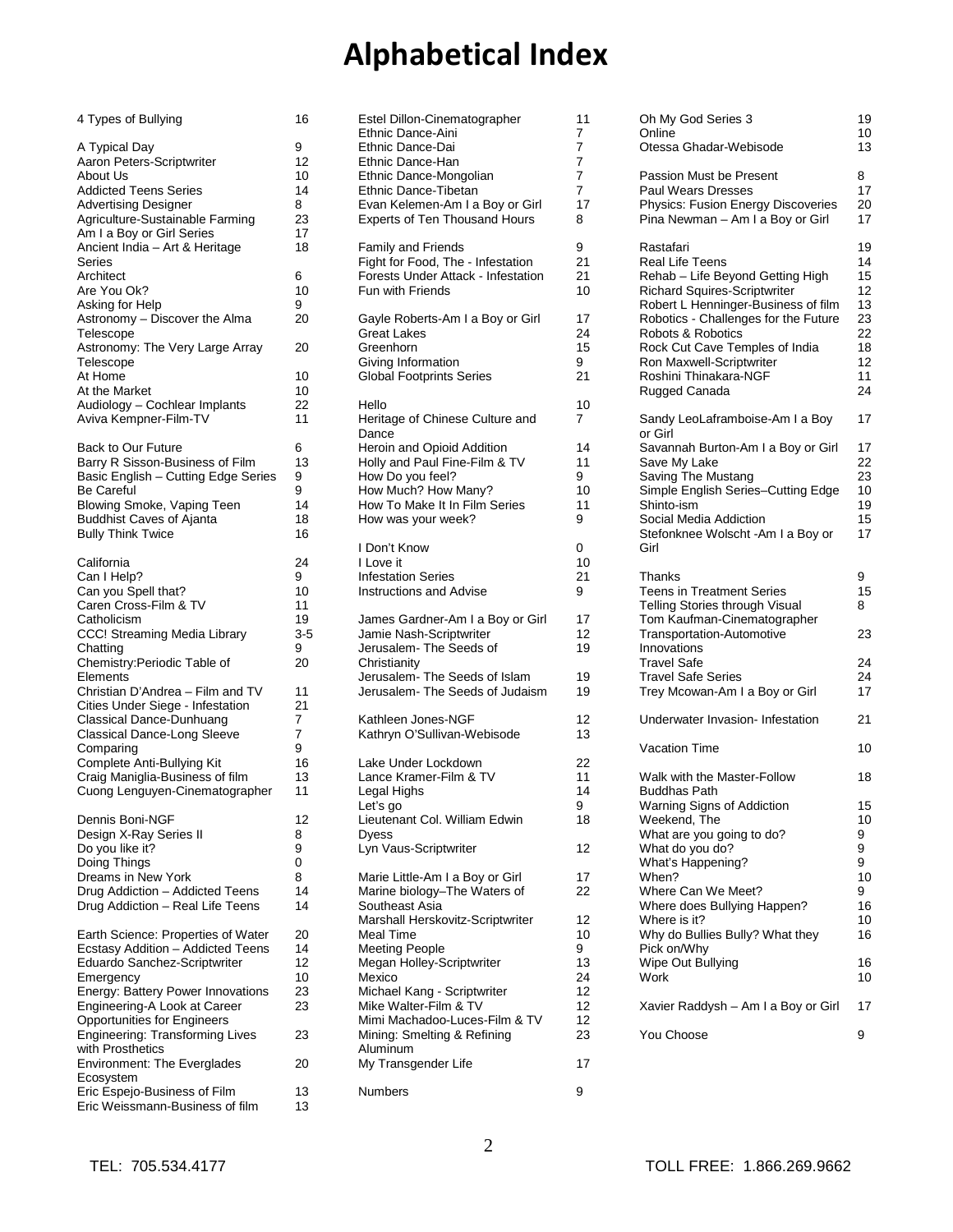# **CCC! Streaming Media Library**

### **Core Curriculum Content for Grades K-12**

*High-quality video and interactive online content for the children of the digital age.*

### **Features of CCC! Streaming Media**

- An interactive media-on-demand system: high quality video and interactive online content for children of the digital age
- A rich content and multimedia resource for educators and students to find pathways to teaching and learning for the world of tomorrow
- Powerful, multifaceted software empowers teachers to seamlessly integrate thousands of core curriculum programs into their lesson plans
- Over 7,000 titles and 100,000 teaching segments that are downloadable, with hundreds of new programs added each year (at no additional cost).
- Programs are correlated to provincial standards.
- The majority of content address the needs of K-12 students in Math, English/Language Arts, History/Social Studies and Science. Additional content covering Fine Arts, Health & Guidance, and Foreign Languages is also included.
- Can be downloaded to any computer or mobile device. Url links are available so that parents can see the content their kids are watching
- …and much more!

### **CCC! Streaming Media STEM Content Library**

As schools and school boards look to upgrade their curriculum to meet the new rigor of STEM, many are finding that their resources are insufficient. This collection represents content from the most respected producers in today's educational media industry including Disney Educational Productions, Nature, National Geographic, and the National Science Foundation. This STEM library is a must if you want to help reduce the pressure your teachers feel today about insuring their students are ready for college and university and the world of work tomorrow!

*Here are ten reasons why CCC! Streaming Media transforms students into tech-savvy internet explorers.*

### **1. CCC! Digital Content lets students explore.**

All the content available to students in our library is created specifically for education and is student-centred. You can tailor search options to meet the needs of specific age ranges.

### **2. CCC! Interactive Content gives students freedom and choice**.

They can choose what they watch and for how long they watch it.

**3. CCC! puts students in charge.** The Digital Director feature allows movie-making and playlist customization.

### **4. CCC! engages and holds students' attention.**

All of our programs are 20-30 minutes in length and are segmented into 2-5 minutes "chunks".

### **5. CCC! uses quality, story-like animation for young learners.**

Producers like Weston Woods and programs like The Time Compass use stylized, and high-calibre graphics, humour, and a personable narrator to spark new interests, teach concepts, and promote further exploration.

### **6. CCC! keeps students motivated.**

Each program has suggested and related videos based on the student's selection. Tools like these can be a great foundation for helping create lifelong learners.

### **7. CCC! lets students get to the "good stuff" quickly – just as they would a game.**

Simply by logging in, students have access to the library and to the answers their curious minds crave.

**8. CCC! is responsive to what students are looking for.** Each time they open a video, they are getting their questions answered.

**9. CCC! surprises students with new content every September** – it's never the "same old, same old." Each fall, we update our library with fresh material and award-winning programs.

**10. CCC! Is user-friendly, easy to navigate, and inviting.** Students can begin using it right away. Because they are accustomed to technology, they find that they can delve into and discover content almost immediately.

*Contact us to set up a free webinar for CCC! Steaming Media*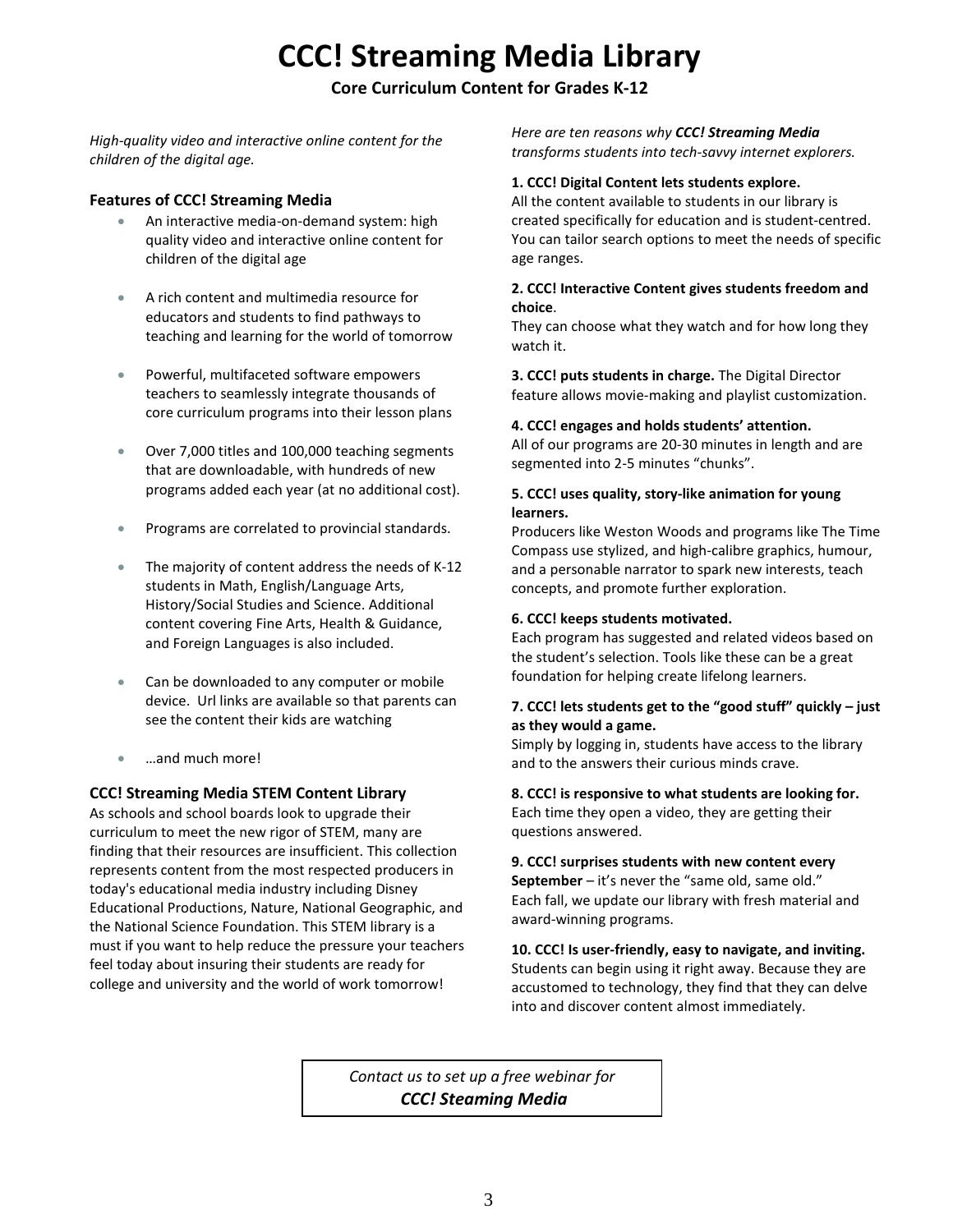# **CCC! Streaming Titles**

**New Releases and Most Viewed**

### *Anatomy*

### **ANATOMY & PHYSIOLOGY SERIES** (cc)

*Anatomy & Physiology (3 clips) Basic Chemistry (8 clips) Cell Structure And Function (12 clips) Tissues And Organs (4 clips) Integumentary System (5 clips) Skeletal System (10 clips) Muscular System (10 clips) Nervous System (9 clips) 61 Clips, 3-7 min Each Grades 9-12 From New Dimension Media*

### *Biology*

### **BACKYARD BUGS AND OTHER ANTHROPODS** (CC)

With Sean Roach

### **Insect Life Processes** (cc)

Five species: ant lion, mantis, walking stick, luna moth, and hickory horned devil (regal moth larva) are shown to introduce basic insect life processes such as metamorphosis, molting, reproduction, physiology, camouflage, and predatorprey relationships.

### **Bug Biodiversity Helps Humans** (cc)

Bugs are scientifically a special type of insect, but many people apply the word to all arthropod species. This program shows how arthropod biodiversity actually helps humans. Insects as diverse as cockroaches and honey bees, as well as other arthropods such as millipedes and centipedes, are shown to be both decomposers and producers, functions that are essential to the health of our planet and ourselves.

### **Spider & Insect Adaptations** (cc)

The biodiversity of arthropods is revealed in the great variety of their adaptations. Arachnids such as spiders have amazing adaptations: speed, size, silk webs, and venom, that make them efficient predators. Insects also have many adaptations such as incomplete and complete metamorphosis, eyes and breathing apparatuses that help them live both below and above water's surface at the same time, and other fascinating features.

| 13 min each | 2014                            |
|-------------|---------------------------------|
| Grades 3-8  | <b>From New Dimension Media</b> |

# *Chemistry*

### **DNA: READING THE BOOK OF LIFE SERIES** (cc)

An exceptional miniseries of four science and social science programs about two of the most important human discoveries. The first 3 programs cover the scientific process that immediately preceded and then occurred during the Human Genome Sequence Project. These programs trace the science and some implicit social-historical implications of these advances in our knowledge about human DNA and genetics, the basic book of all physical life on our planet.

### **DNA Scientific Tricks & Discoveries 1960's – 1990's**

Traces this period's history of research about DNA, with Nobel laureates and other scientists. They started with fragmenting experiments using restriction enzymes, get electrophonesis, and genetic maps of chromosomes, discovering genotypes and DNA fingerprinting. These had their first practical applications in being able to correctly identify crime perpetrators

### **DNA: The Human Genome Project Race (cc)**

Compellingly traces the dramatic history and exciting process of sequencing the complete DNA Genome of human beings. Without the amazing synergy of advanced knowledge in genetics with the development of super-computers, this 21st century project could never have succeeded. Many of the most important public and private institutional scientists are portrayed and interviewed, including Francis Collins (head of the public team) and Craig Venter (head of the private team).

### **DNA: Understanding the Genetic Book of Life (cc)**

This program shows the science behind genomics - the study, comparison and experimentation of genes within or among species now made possible by the history-making breakthrough of the Human Genome Sequence Project`s success. The various scientific steps from reading the genetic book of life to actually manipulating the functions of genes are stunningly revealed.

| 30  min each  | 2015                             |
|---------------|----------------------------------|
| Grades 9-coll | <b>From New Dimensions Media</b> |

### *Geography*

### **CULTURAL INTERDEPENDENCE: A NEW LOOK AT WORLD CULTURES SERIES** (CC) **Geography** (CC)

**Economy** (CC) **Social Organizations** (CC) **Beliefs & Values (CC)** *15 min each 2013 Grades 5-12 From New Dimension Media*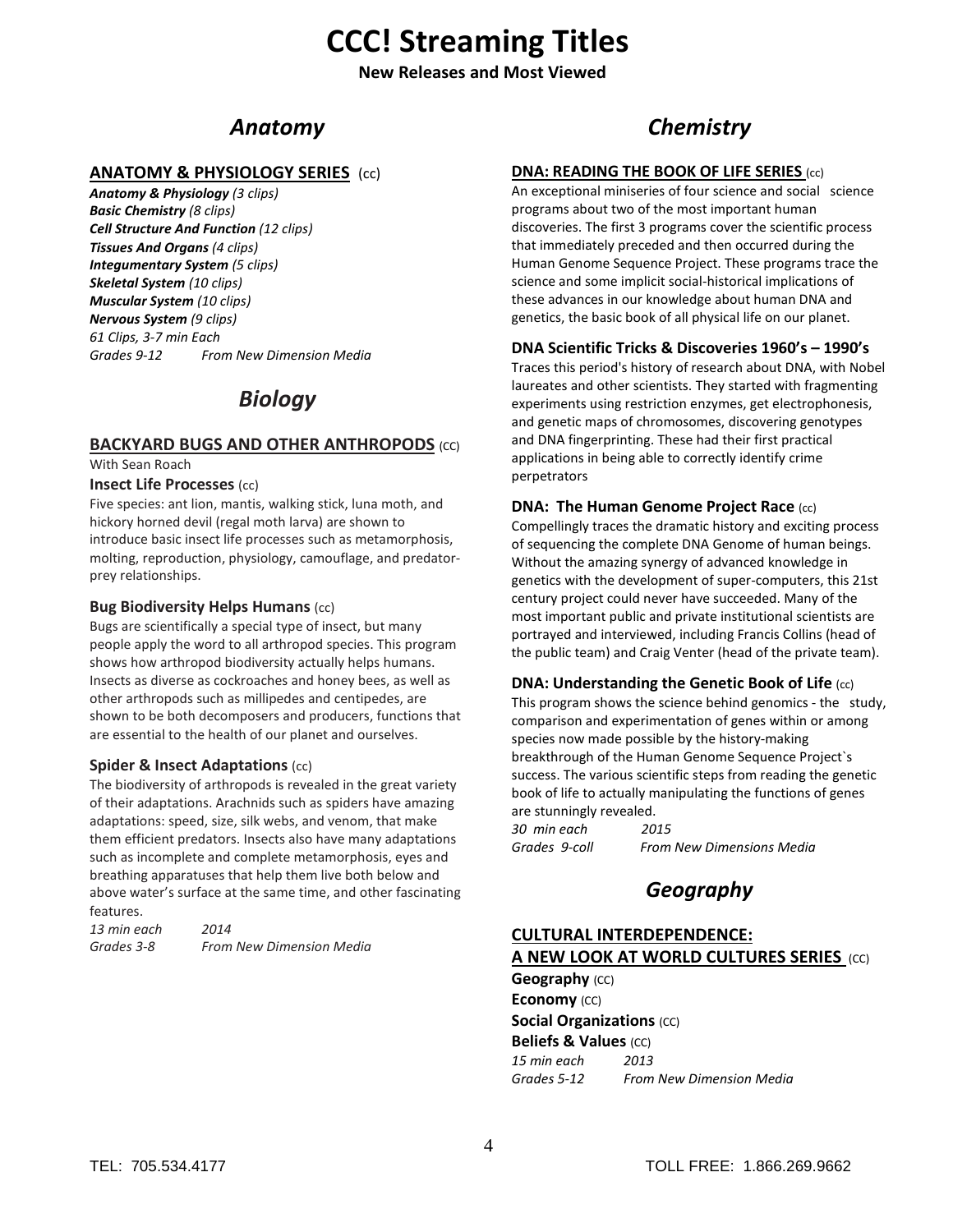# **CCC! Streaming Titles**

**New Releases and Most Viewed**

### *History*

### **THE TIME COMPASS SERIES**

**Ancient China Ancient Egypt The Ancient Hebrew Ancient Japan The Aztec Empire The Byzantine Empire The Carolingian Empire Classical Greece Imperial Rome Incas & the Andean Cultures India Islam The Mayas Mesopotamia Persia Vikings & Celts**  *20 mins each 2012 Grades 4-9 From New Dimension Media* 

### *Language Arts*

#### **Alphabet Zoo**

Imagine where you'd be if you didn't know the alphabet. Learning the letters of the alphabet and the sounds they make is crucial for building reading and language skills and being able to navigate our information-based society. With Alphabet Zoo, part of CCC! Streaming Media's Pre-School Series, children are presented with a fun way to remember the alphabet by associating letters with animals from the zoo, starting with Alligator and working all the way through to Zebra.

*28 min 2015 Grade Pre-school –JK From New Media Dimension*

### *Life Sciences*

### **ENERGY: THE PULSE OF LIFE SERIES** (cc)

**Program 1: Energy & Life: The Science** (CC)

*29 min 2014* **Program 2: Science & History Of Energy Production** (CC)

*30 min 2014*

### **Program 3: Energy Choices For Conservation** (CC)

*19 min 2014 Grades 6-12 From New Dimension Media*

### *Mathematics*

**BILL NYE'S SOLVING FOR "X"** (CC)

### *Wildlife*

### **On the Wings of the Monarch**

The monarch, known as the King of the Butterflies, goes through 4 life cycles, the egg, the larvae (caterpillar), the pupa (chrysalis), and the adult butterfly. In March and April, the eggs are laid on the milkweed plants in North America. However, monarch butterflies cannot survive cold weather, so they migrate in October, or sooner, to Mexico and southern California. Monarch butterflies are poisonous, but not to humans. The chemicals from the milkweed plant they eat gives them a poisonous defense against predators, like frogs, birds, mice, and lizards. The adult monarch, returning North from Mexico, will only live a few months. (50 minutes) 50 min 2014 From New Dimension Media

### *Available on CCC! Steaming Media*

\* Excellent instructional design reveals key science and social science concepts emphasized with captions

\* Superb production values - such as underlining key concepts with music, humour, clear narration and a wide variety of video techniques

\* Multi-disciplinary approach, emphasizing cooperation as well as competition - a key concept in both life & physical sciences as well as social studies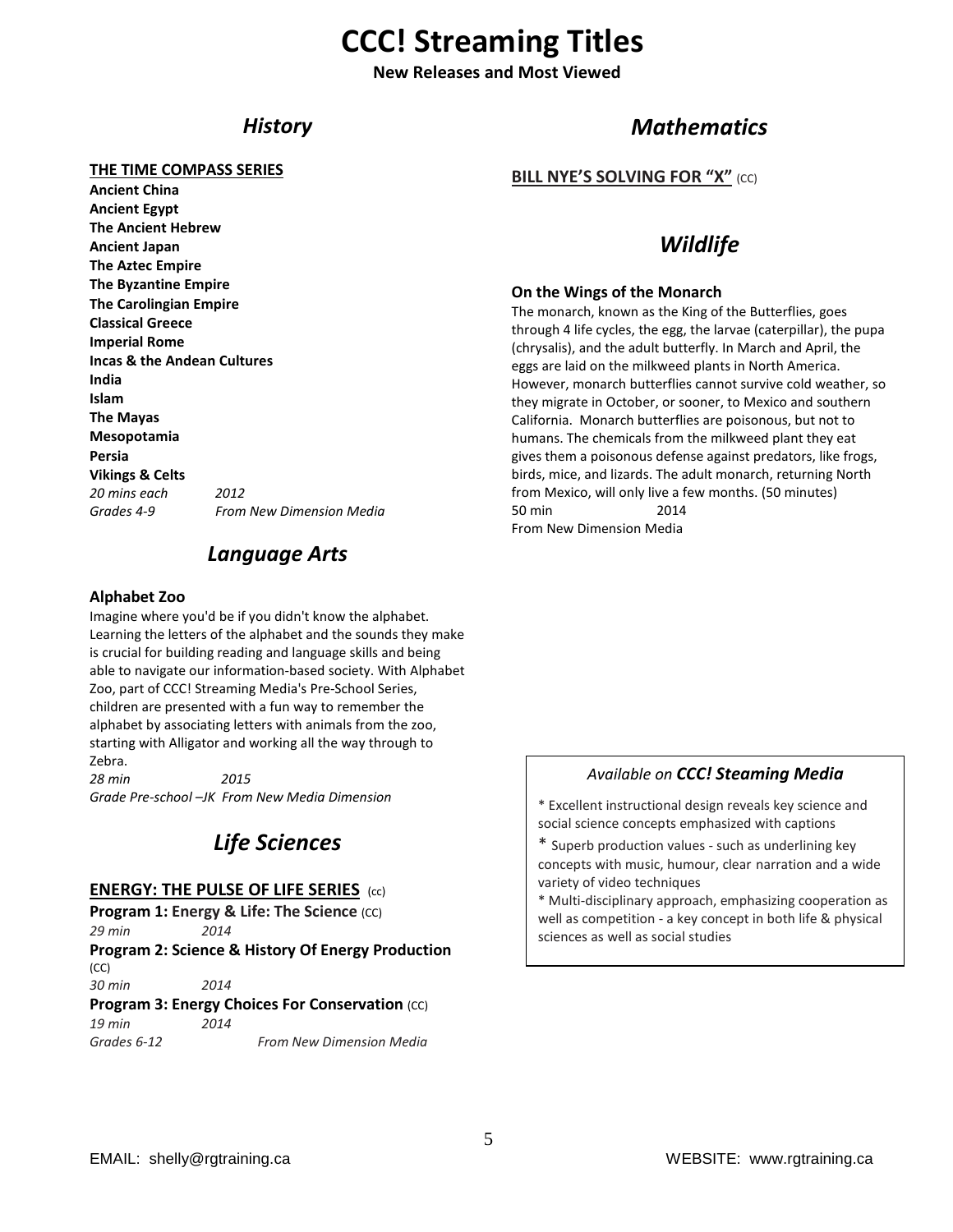# **Career Education**

### **BACK TO OUR FUTURE SERIES**

Back to OUR Future -A fun & insightful youth documentary series that dives into dozens of career possibilities. BTOF aims to uncover the mysteries behind the process of becoming an architect, a doctor, an artist-and whatever a teenager could dream of becoming-a refreshing departure from any 'job' show. Our young host dives deep into the work with University Students, Professors and the Pros to assist in completing their projects. The style is fast paced and interactive engaging a youth audience.

LET'S GO with host Herschel Bronfman as he visits The University of Toronto, the ROM and much more.

### **Architect Fig.**

What is an Architect? So why Architect and what would you actually be doing to become one? Find this out while Herschel talks with the Architecture Teachers and their undergraduates.

| Order #80001        | 25 min | 2016                               |
|---------------------|--------|------------------------------------|
| <b>DVD \$129.00</b> |        | <b>From Smart Edge Productions</b> |

### **Watch for what's coming up next I** Surgeon Make up Artist

*Visit are Website for a Clip or Full-Length Previews.*

[www.rgtraining.ca](http://www.rgtraining.ca/)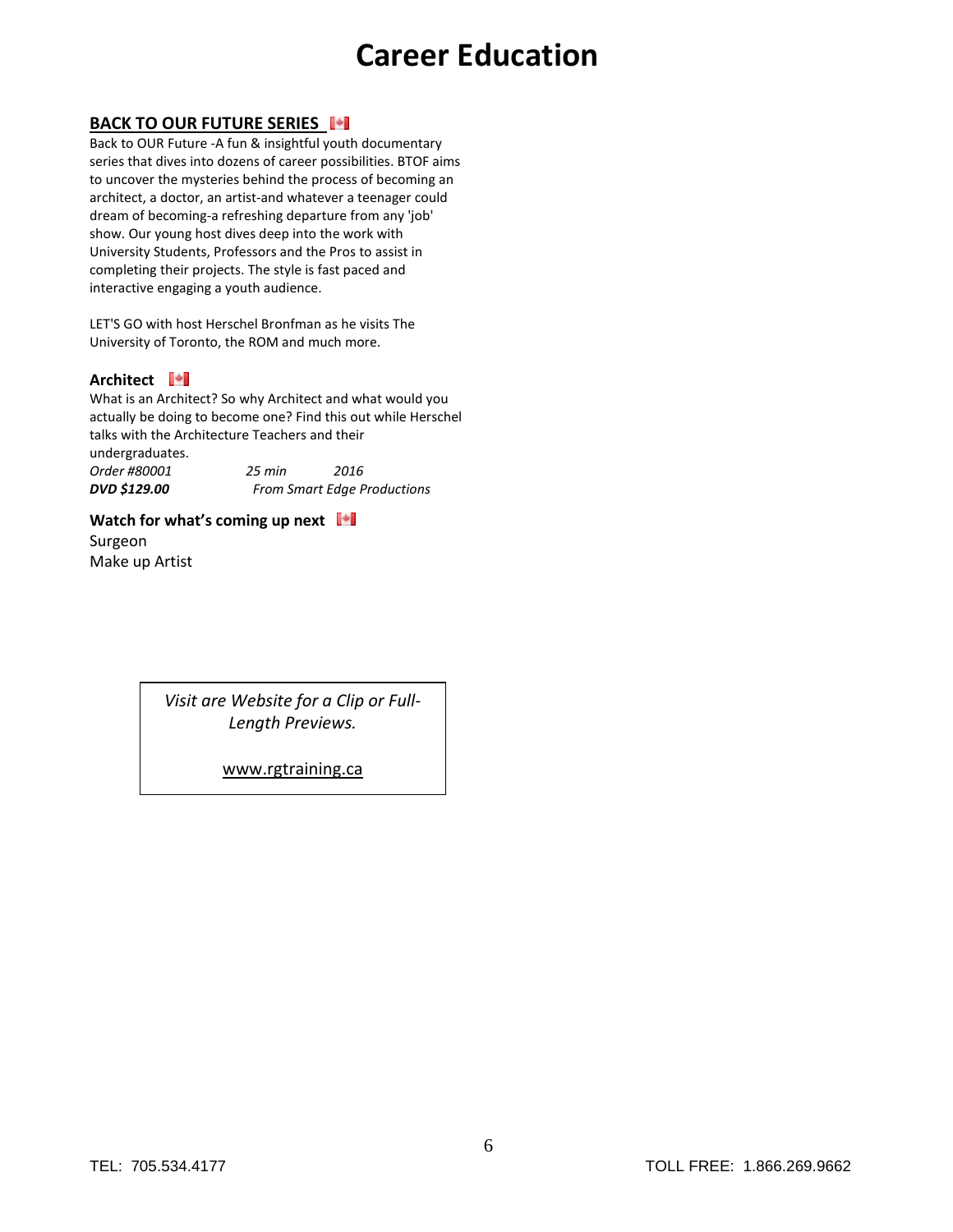# **Culture**

### **THE HERITAGE OF CHINESE CULTURE AND**

### **DANCE**

Built on traditional aesthetics, Chinese dance was once passed down among the people, in imperial courts and through ancient plays. Over thousands of years, it has been constantly refined, eventually developing into the vast and distinctly Chinese dance form that we know today. With beautiful sights and sounds, this series provides a rare glimpse into Chinese culture through the introduction of seven representative dance forms. It traces the historical, geographical and religious roots of the dance traditions in China and explore the important issues, such as what inspires people to create dance, how contemporary artists breathe new life into the dance traditions and what the distinguishing features and techniques are in each of these dance forms.

#### **Classical Dance-Dunhuang**

Dunhuang Dance is a form of Chinese dance that draws sources from body movements depicted in artifacts found in Dunhuang Mogao Caves. *Order #68813 12 min*

#### **Classical Dance-Long Sleeve**

This program provides an overview of the historical development of Long Sleeve Dance, a dance form dating back to the 7th century B.C.E, a time that is known as the Springand-Autumn period in Chinese history. *Order #66814 9 min*

#### **Ethnic Dance-Dai**

The dance presentation titled Playing with Water allows the audience to experience vicariously the heat of the sunlight and the crystal-clear water streaming though the river. *Order #66815 12 min*

#### **Ethnic Dance-Aini**

Neighboring with the Dai group, Aini group lives primarily in and around mountains and canyons at an altitude of twentyfive to eighty hundred feet. They are famous for their production of Pu Er Tea.

*Order #68816 7 min* 

#### **Ethnic Dance-Tibetan**

Combines both, Tibetan folk dance and stage dance performances of The Song of the Emancipated Serfs choreographed by XU Xiaoping of China Central University for Nationalities and Tibetan Mystery choreographed by YANG Liping (also lead dancer). *Order #68817 10 min*

#### **Ethnic Dance-Mongolian**

The ethereal voice of Buren Bayaer (a legendary Inner Mongolian Singer), along with the images of yurts and running horses, brings the audience to an otherworldly setting of Inner Mongolia.

*Order #68818 10 min*

### **Ethnic Dance-Han**

Han is the largest ethnic group in China, whose people inhabit the middle and eastern regions of the country. Hans folk dance tradition started on the streets in the 5th century as ritual events.

*Order #68819 8 min*

*Grades 9 -12 From TMW Media 2016 DVD \$99 each*

> *Visit are Website for a Clip or Full-Length Previews.*

> > [www.rgtraining.ca](http://www.rgtraining.ca/)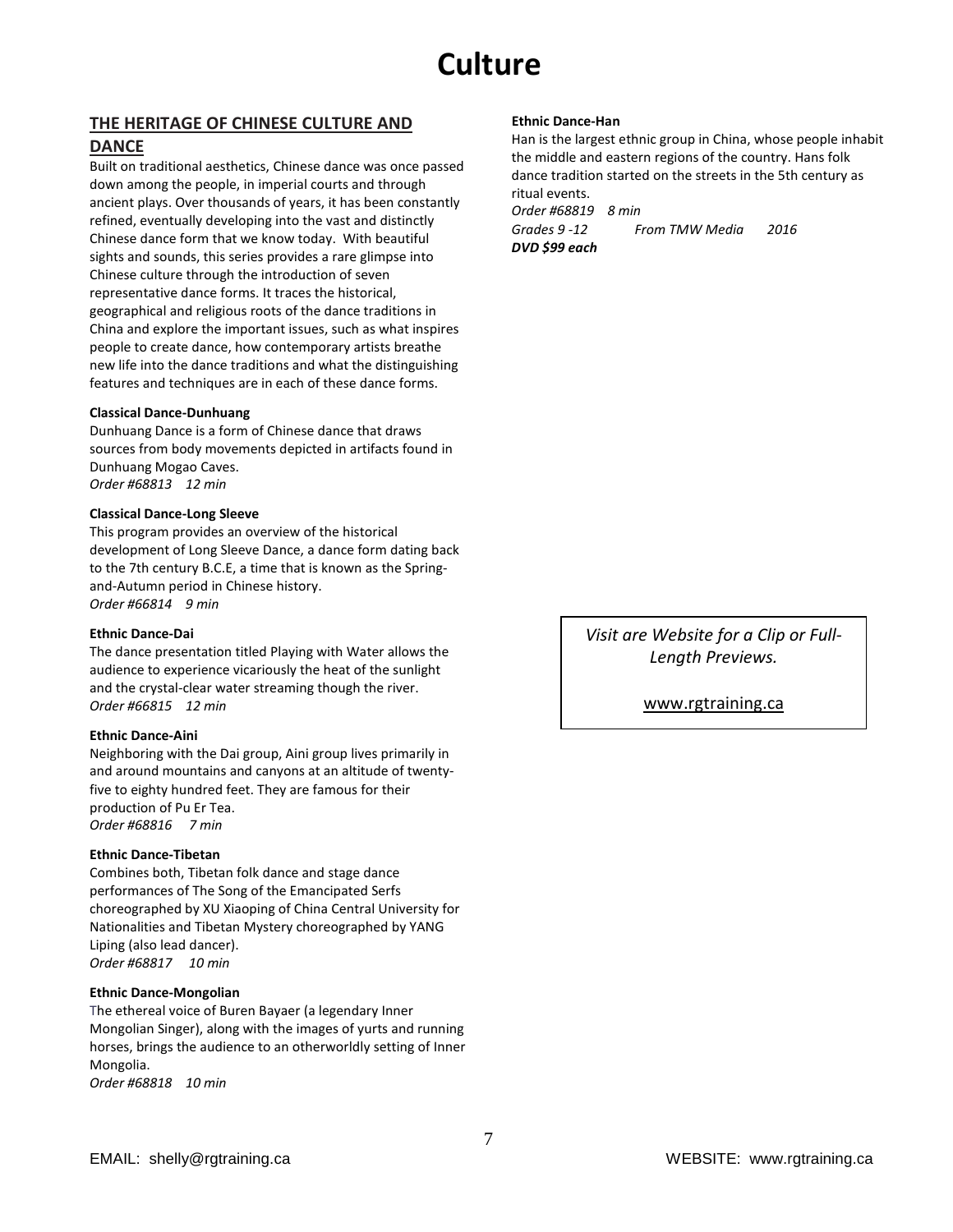# **Design**

### **DESIGN X-RAY SERIES II**

From an idea to the first design of a new product, designers have their own ways of creating the art using a drawing board or a computer screen. Design X-Ray features the most important figures in the design industry. But what makes the most attractive product out of tons of good products? Now, designers have to use not only their creativity but also their thinking and problem-solving skills to make business decisions. Then, how do they come up with extraordinary solutions to ordinary problems? What are the rules of creating food packaging? How does the brand development work in the digital world? What are the roles of great designers? Find out what these distinguished designers have done and how they see the world in Design X-Ray!

### **Passion Must Be Present**

Louise Fili (Designer), Steven Heller (Designer & Author), and Seymour Chwast (Commercial Artist) were moved by their passion when they were trying to decide their career path. They also talk about what the most important element for graphic design and illustration is. *Order #46622 30 min 2015*

### **Telling Stories through Visual**

Debbie Millman (Artist & Designer), Jason Anello (Co-founder of Manifold), and Gabe Barcia Colombo (Video Artist) are telling stories in their own ways. Learn about functional designs that build the brand and capture moments of people in this episode!

*Order # 46623 30 min 2015*

### **Experts of Ten Thousand Hours**

James Victore (Designer & Self-made teacher), Paul Buckley (Creative Director), and Randy Hunt (Creative Director of Etsy) explain their process of creation from start to finish. How did they spend their ten thousand hours to become experts in design?

*Order #46624 30 min 2015*

### **Dream in New York**

Jakob Trollback (Founder of Trollback + Company), Jon Burgerman (Doodle Artist), and Hjalti Karlsson and Jan Wilker (Co-founders of Karlsson Wilker Inc.) came to New York City in order to achieve their dreams as designers *Order #46625 30 min 2015*

### **Advertising Designer**

Drew Hodges (Founder of Spotco), Joshua Davis (Artist in New Media), and George Lois (Legendary Creative) use their own ways to create advertisements with various ideas and tools. Find out how they efficiently combine their talents into the design.

*Order #46626 30 min 2015 Grade 9-12 From Landmark Media DVD \$195 Each*

*All titles available for Streaming with 1, 3, 5 year or perpetual licenses.*

*Call me for a quote.*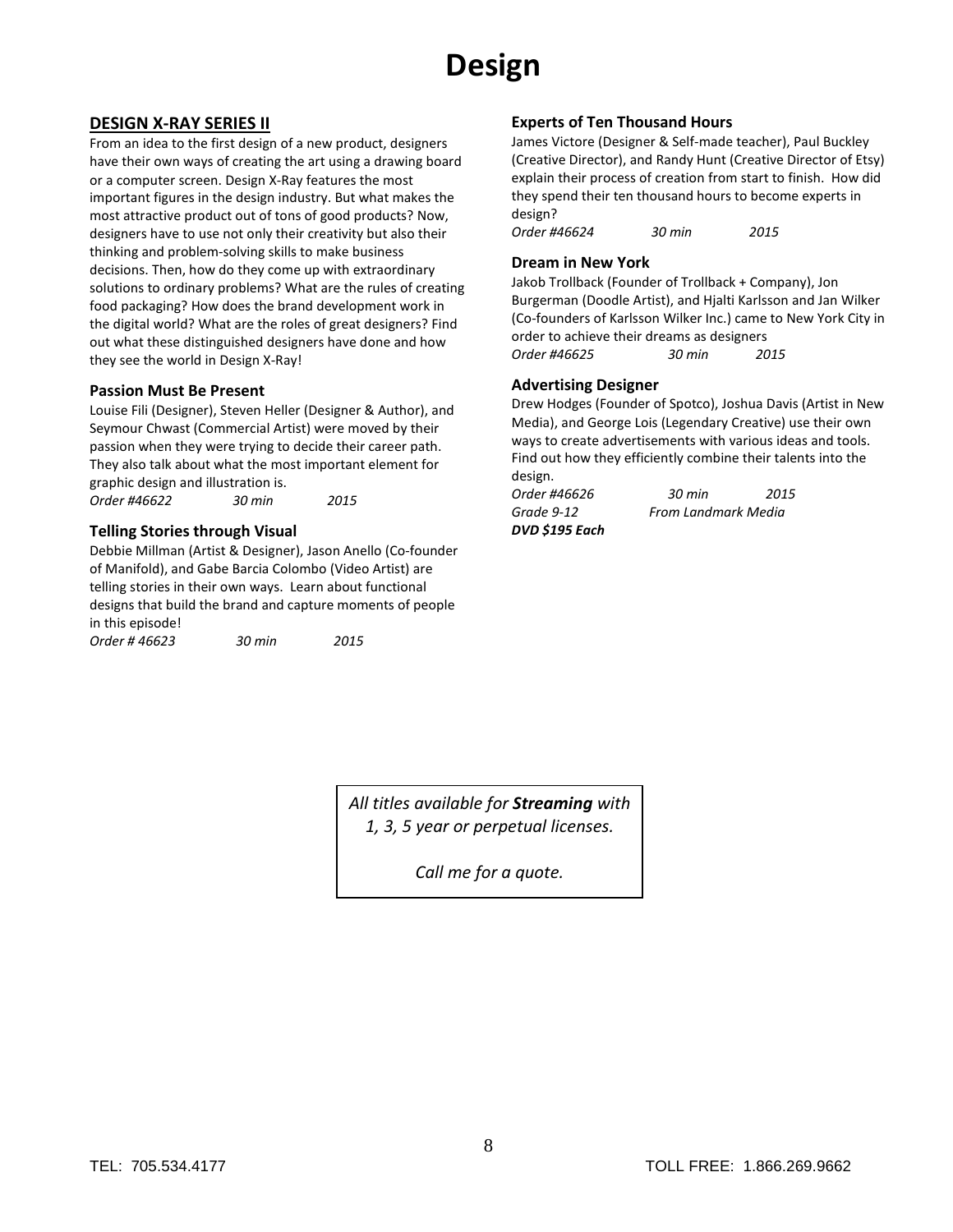### **BASIC ENGLISH - CUTTING EDGE SERIES** (cc)

This ground-breaking **Cutting Edge Basic English Series** designed by psychologist Eve Ash and ESL expert Dr Fran Byrnes, can be used in a wide range of language learning situations, in classrooms and for self-study. The series can be used for learners prior to using the popular **Cutting Edge English at Work Series**.

All **Cutting Edge English** programs are built on established language learning principles and methodology. At the same time, great characters in comic situations help students (and teachers) have fun as they learn.

### **01: Meeting People** (cc)

Simple ways to say hello and goodbye, introduce yourself, and use the right body language. *Order #24614 18 min 2016*

### **02: Family and friends**(cc)

Describe family members and talk about friends and relatives. *Order #24615 19 min 2016*

### **03: Giving information** (cc)

Talk about yourself in more detail – ask for and give basic information. *Order #24616 17 min 2016*

### **04: Thanks!** (cc)

Say thanks and no thanks in different ways and reply to other people when they thank you. *Order #24617 16 min 2016*

### **05: What do you do?** (cc)

Ask and talk about jobs – what you do and what other people do for work. *Order # 24618 17 min 2016*

### **06: A typical day** (cc)

Talk about what you do everyday, what you often do and what you never do. *Order #24619 18 min 2016*

#### **07: Where can we meet?** (cc)

Make suggestions about where and when to meet and give simple directions. *Order #24620 16 min 2016*

### **08: What's happening?** (cc)

Talk about what people are doing right now. What is happening at the moment? Order # 24621 15 min 2016

### **09: Instructions and advice** (cc)

Give and follow simple commands and sets of instructions. *Order #24622 15 min 2016*

### **10: You choose** (cc)

Choose from a number of possibilities  $\mathbb B$  this one or that one, these ones or those ones.

*Order #24623 16 min 2016*

### **11: Asking for help** (cc)

Ask others for help, directly and indirectly, and say why you need help.

*Order #24624 16 min 2016*

### **12: How do you feel?** (cc)

Talk about your feelings and why you feel that way – how do you feel about family, friends, work, and vacations *Order #24625 18 min 2016*

### *13: Let's go* (cc)

Make suggestions about what to do or where to go. Accept or refuse an invitation.

*Order #24626 16 min 2016*

#### **14: How was your week**? (cc)

Talk about things that happened in the past – this morning, yesterday, last week, last month. *Order #24627 18 min 2016*

### **15: Comparing** (cc)

Talk about what is the same and what is different – which is better, which is more important? *Order #24628 17 min 2016*

### **16: Do you like them?** (cc)

Talk about what you like and what you don<sup>ol</sup> like, and ask other people what they like. *Order #24629 17 min 2016*

### **17: Be Careful** (cc)

Give warnings. Talk about what is safe or unsafe, and why. *Order #24630 19 min 2016*

### **18: Chatting** (cc)

Chat with friends and people at work – what can you chat about; what questions could you ask? *Order #24631 19 min 2016*

#### **19: Can I help?** (cc)

Offer your help to other people – ask how you can help, ask what you can do. . *Order #24632 18 min 2016*

**20: What are you going to do?** (cc) Talk about plans for the future. What is going to happen – later today, tomorrow, next week, next year? *Order #24633 17 min 2016 Grade Adult Seven Dimensions DVD \$275 Each DVD Educational Price \$149 Each Streaming License \$195 per title per year*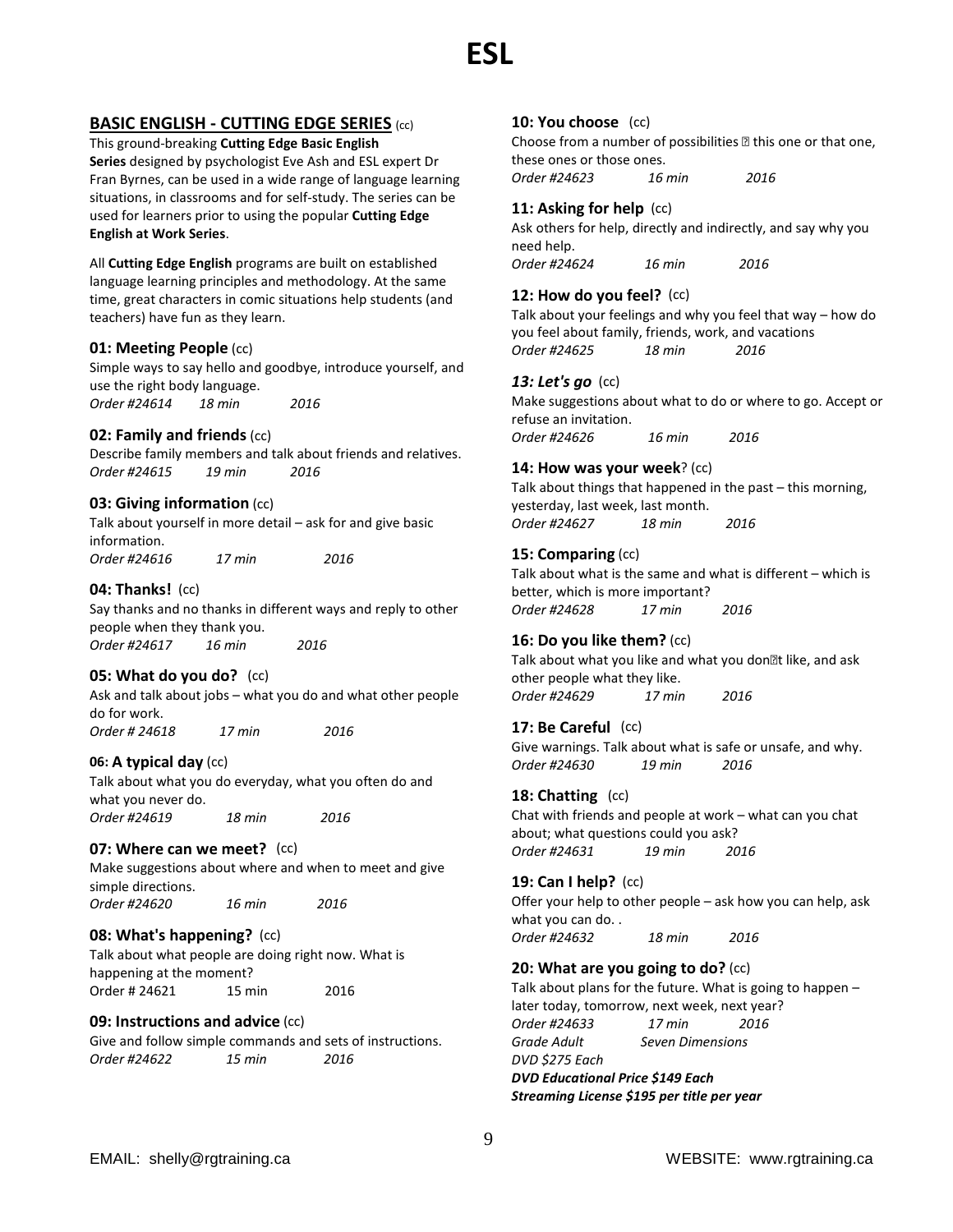# **ESL**

### **SIMPLE ENGLISH - CUTTING EDGE SERIES** (cc)

English at its simplest level for new starters to the language. It can be used in classrooms and for self-study. Each Program introduces simple words, expressions and tips and a practice section.

### **Hello** (cc)

Covers language for things we do in and around our homes. It introduces the use of Let s.

*Order #24462 16 min 2015* 

**Numbers** (cc) Covers the basic use of numbers in every day language and introduces ordinal numbers. *Order #24463 19 min 2015* 

### **Can You Spell That?** (cc)

People spell words to clarify information. It introduces the pronouns "my" and "your". *Order #24464 14 min 2015* 

### **About Us** (cc)

We describe people - both physical and non-physical and introduce asking personal questions, *Order #24465 16 min 2015* 

### **Where Is It?** (cc)

We describe where things are and introduces prepositions "in", "on", "under", "next". *Order #24466 16 min 2015* 

### **When?** (cc)

Covers exact clock time and expressions of time and introduces time expressions and asking about time. *Order # 24467 17 min 2015*

### **How Much? How Many?** (cc)

Covers language for quantity how much and how many and introduces count and non-count nouns. *Order #24468 17 min 2015* 

### **Meal Time** (cc)

Covers language used in preparing and eating meals and introduces the present continuous tense (Verb +ING). *Order #24469 17 min 2015* 

### **Work** (cc)

Covers simple language about work and going to work and introduces the use of questions like "What do you do?". *Order #24470 17 min 2015* 

### **At the Market** (cc)

Covers language for shopping at the market and checking the prices.

*Order #24471 18 min 2015* 

### **The Weekend** (cc)

Covers language for relaxation time on the weekend. *Order #24472 15 min 2015* 

### **At Home** (cc)

Covers language for things we do in and around our homes and introduces the use of Lets. *Order #24473 13 min 2015* 

### **Vacation Time** (cc)

Covers language for preparing for and talking about vacations and introduces need and don't need. *Order #24474 14 min 2015* 

### **Online** (cc)

Covers the online world of shopping and doing business online and introduces the use of "which?" and "which one?". *Order #24475 15 min 2015* 

### **I Don't Know** (cc)

Explores the language for not understanding and asking for help and introduces how to express being sure or unsure. *Order #24476 14 min 2015* 

### **I Love It** (cc)

Covers things we love and how we like to do things and introduces the language for liking and loving things, *Order #24477 15 min 2015* 

### **Doing Things** (cc)

Covers a range of activities we do every day at home. It introduces can/can't. *Order #24478 15 min 2015* 

### **Fun with Friends** (cc)

Covers language for relaxing with friends and introduces offering and asking politely. *Order #24479 17 min 2015* 

### **Are You Ok?** (cc)

Covers language for relaxing with friends and introduces offering and asking politely, *Order #24480 17 min 2015* 

### **Emergency** (cc)

Covers basic language for reporting and dealing with emergencies and introduces imperatives. *Order #24481 18 min 2015 Grade Adult Seven Dimensions DVD \$275 Each DVD Educational Price \$149 Each* 

*Streaming License \$195 per title per year*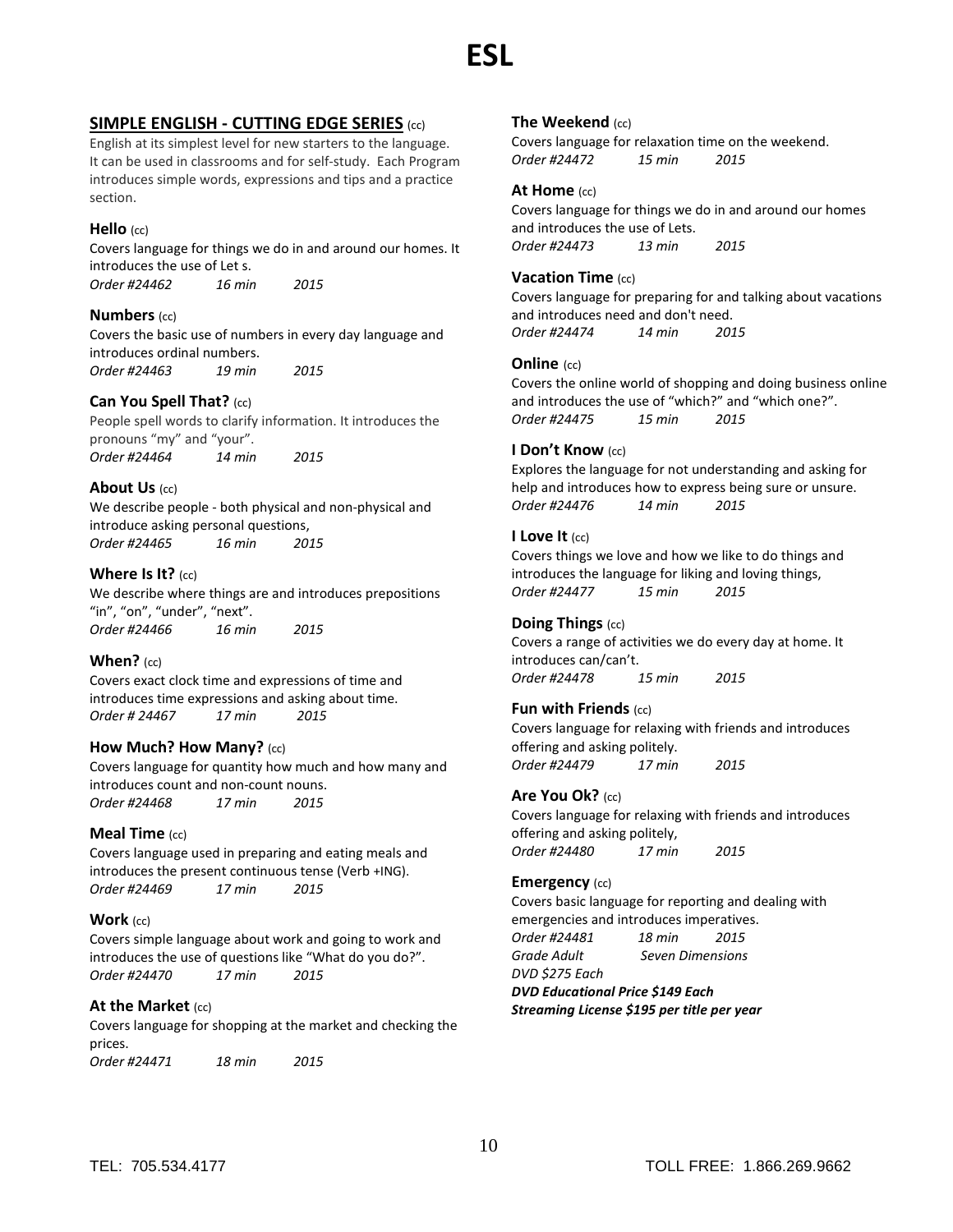# **Film Studies**

### **HOW TO MAKE IT IN FILM SERIES**

A series of *behind the scenes* interviews with regional, national and international filmmakers in the film industry. Covering all aspects of the filmmaking process, each program is designed to enlighten students and take them through the steps to *Make It in Film*. From the roles of sound editors to assistant directors, scriptwriters to location managers, cinematographers to producers, webisode producers to film critics and documentary filmmakers to actors, students will discover the role of each position and what it takes to *Make It* in the business.

### **Cinematographer: Documentary & News**

**ESTEL DILLON** is a photographer and editor with over 30 years working at NBC, NBC News, NBC Universal, NBC News Washington, D.C., and WWBT-TV. His awards include a National Emmy, several first place awards from the White House News Photographers Association, NPPA awards, regional Emmy awards and the NBC Ovation award. *Order#68836 30 min 2016*

### **Cinematographer: Documentary, Comedy & News**

**CUONG LENGUYEN**, Cinematographer/Producer/Director for Arlington Public School in Virginia for which he co-produced and edited the series, Claro! English for Parents, a program geared toward parents for whom English is a second language. LeNguyen is Senior Motion Graphics Designer at Home Front Communications in Washington, DC creating commercials, PSAs and high-end videos for a wide range of commercial, non-profit, and government organizations (Animal Planet, the Bill & Melinda Gates Foundation and the Robert Wood Johnson Foundation).

*Order#68838 30 min 2016*

**TOM KAUFMAN,** cinematographer for NOVA Series and Fahrenheit 9/11. He has worked for National Geographic, Discovery Channels, British Broadcasting Corporation, WGBH, WNET and Academy Award-winners Mark Jonathan Harris, Charles Guggenheim and Barbara Kopple. Kaufman has twice won the Gordon Parks Award for Cinematography and an Emmy for the 1994 documentary about deaf children, "See What I"m Saying".

*Order#68837 30 min 2016*

### **Documentary Filmmaker: Film & TV**

**AVIVA KEMPNER** is a long time filmmaker whose works covered a broad range of issues, both domestic and international such as homelessness, civil rights and the Holocaust. The Life and Times of Hank Greenberg is one of her most noted works. She served as the documentary's writer, director and producer. The film went on to win many awards, including the Peabody Award and awards from the National Board of Review, the New York Film Critics Circle and the Broadcast Film Critics Association. Kempner is also the founder of the Washington Jewish Film Festival and the Ciesla Foundation, dedicated to producing and distributing films to educate the public on social issues of the past and present. *Order#68844 30 min 2016*

**CAREN CROSS** began her filmmaking career as writer/director of award winning documentary Lost and Found in Mexico. The film focuses on the reasons why U.S. citizens move to Mexico. \*Gracie Award Winner, American Women of Radio and Television.

*Order#68841 30 min 2016*

**CHRISTIAN D'ANDREA** is credited with co-developing a widely used energy bar for soldiers and civilians alike called Soldier Fuel; an idea he came up with while working on HALO: Freefall Warriors, a documentary he created and executive produced for Discovery Communication. D'Andrea produced Searching for God in Iraq, a six-part documentary series examining the presence of religion and the role of chaplains in the U.S. war in Iraq.

*Order#68842 30 min 2016*

**HOLLY and PAUL FINE** are a husband and wife team of documentary producer/directors. With over 38 years of experience in the industry, their works have garnered ten National Emmy and 75 Local Emmy awards, as well as three Peabody awards. The couple had a long association with the CBS news program 60 Minutes and has produced a number of other television specials including In the Killing Fields of America. After leaving CBS, the Fines signed on with ABC to produce specials for hit series: 20/20, Turning Point and Primetime Live.

*Order#68840 30 min 2016*

**LANCE KRAMER** is co-founder of Meridian Hill Pictures, a platform for producing independent social impact documentaries, commissioned films with leading non-profit organizations and innovative media arts education programs. In 2014, Kramer accepted the Mayors Arts Award in Innovation, the highest honor given to a working artist in Washington, DC

*Order#68843 30 min 2016*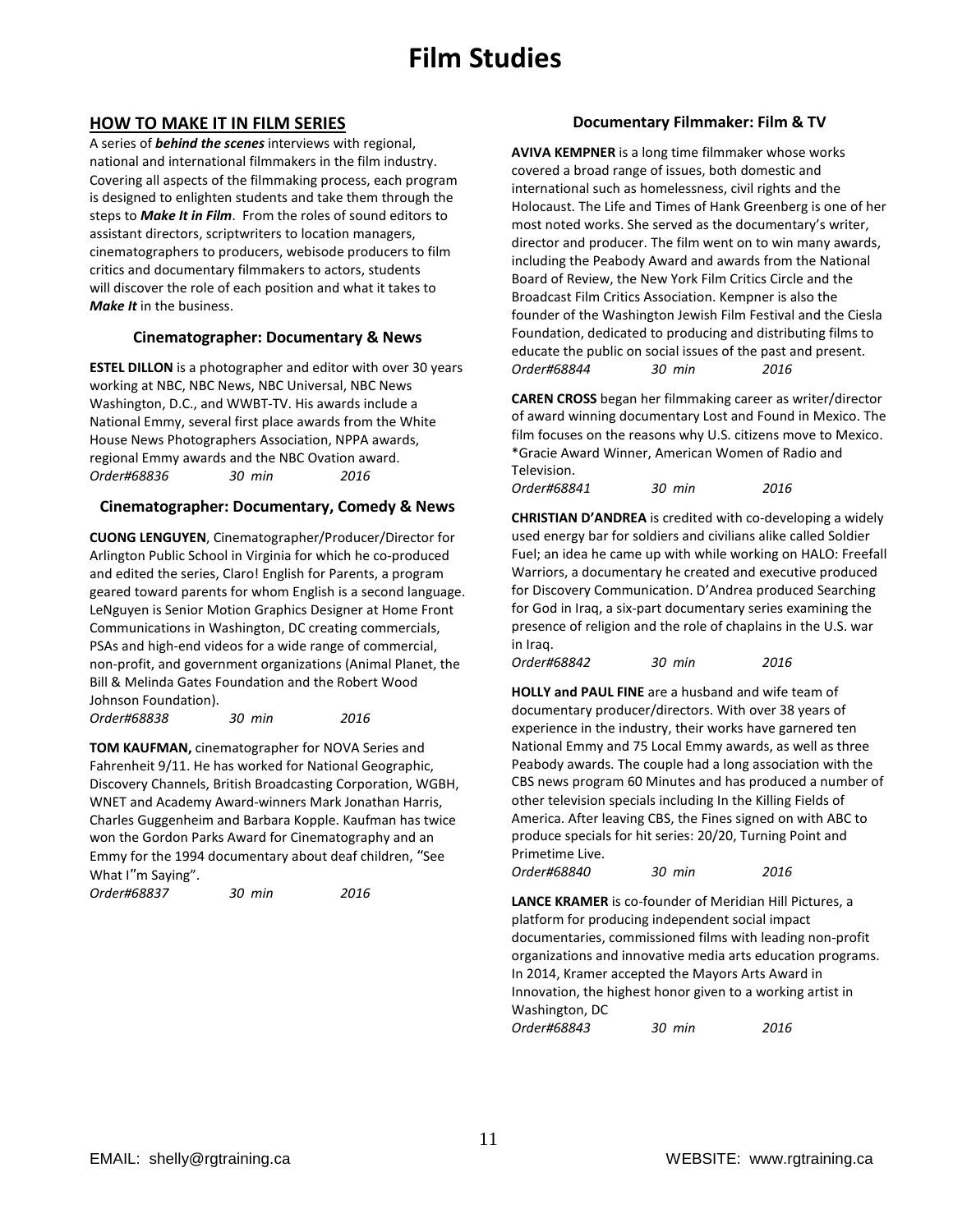# **Film Studies**

**MIKE WALTER**, broadcast journalist turned filmmaker. His documentary film, Breaking News, Breaking Down, reveals for the first time how traumatic news events affect those who report them. Breaking News, Breaking Down won the 2010 Cannes Best Short Documentary Award. *Order#68839 30 min 2016*

**MIMI MACHADO-LUCES**, Emmy, Telly and ProMax award winning; Producer, Writer, Director of documentary films, television programs, health education films, commercial advertisements and television promotion spots. She won critical acclaim with La Vida in Black, a character portrait of Afro-Latinos living in the Americas. *Order#688345 30 min 2016*

### **National Geographic Filmmaker: Cinematographer**

**DENNIS BONI** is an award-winning *cinematographer* who worked on the PBS series *Journey to Planet Earth*. A Steadicam operator for more than 20 years, Boni was one of the few cinematographers handpicked to be trained by Garret Brown, inventor of the Steadicam. He was nominated for *National Emmy Awards*, for his DP/Steadicam work on the Smithsonian project, *Remembering Vietnam: The Wall at 25*, and for Koppel Group's, *Peoples Republic of Capitalism*. *Order#68831 30 min 2016*

**ROSHINI THINAKARAN** is a filmmaker with National Geographic. Her focus is on regions devastated by war. Through her travels she has met women who are dedicated to moving on with their lives, supporting their families and rebuilding their homelands. *"My goal is to bring awareness to women who are making real strides and to eventually build schools in these countries, for both girls and boys. If you don't empower people with education, societies will break down."* 

*Women at the Forefront* is Thinakaran's film project, which reveals a strong women's movement—born of oppression and hardship—happening all around the world. *Order#68832 30 min 2016*

### **National Geographic Filmmaker: Producer**

**KATHLEEN JONES** has served as Unit Coordinator for Special Units, Field Producer and Associate Producer for programs at National Geographic TV. She is a writer and co-founder of *Doc&aDrink*, a blog for those hooked on documentaries. *Order#68833 30 min 2016* 

### **Scriptwriter For Film**

**JAMIE NASH**, scriptwriter for films including Lovely Molly, ParaAbnormal, Seventh Moon and Altered. *Order#68850 30 min 2016*

**LYN VAUS,** screenwriter, is best known for his award-winning Miramax romantic comedy Next Stop Wonderland. Vaus began his career as a story editor for a production company in Hollywood and also served as scriptwriter and Director for the film, Siegfried and Roy. *Order#68853 30 min 2016*

**RICHARD SQUIRES** is an up and coming filmmaker whose recent credits include writer/director of Crazy Like a Fox, a story of a Virginia farmer's struggles with betrayal and how he chooses to deal with it. The films stars include Emmy awardwinning actor Roger Rees and Academy award nominee Mary McDonnell.

*Order#68852 30 min 2016*

**RON MAXWELL:** As an actor, writer, producer, and director, Ron F. Maxwell has a wealth of filmmaking experience. His titles include Little Darlings, Gettysburg, Gods and Generals, and Emmy award- winning Verna: USO Girl. Silver Award, Davey International Award honoring creative excellence. *Order#68849 30 min 2016*

### **Scriptwriter For TV & Documentary**

**EDUARDO SANCHEZ**, Cuban-born American director, most famous for co-directing and writing the psychological horror The Blair Witch Project. His other films include Altered, Seventh Moon and Lovely Molly. *Order#68851 30 min 2016*

### **Scriptwriter For TV & Film**

**MICHAEL KANG** is a Korean American writer and director, best known for his film, The Motel which was first shown at Sundance. The Motel went on to win the Humanitas Prize in the Sundance Film Festival category and was nominated for an Independent Spirit Award for Best First Feature. *Order#68848 30 min 2016*

### **Scriptwriter For TV**

**AARON PETERS** wrote, consulted on, or produced over 150 episodes of broadcasted television, including Foxs The Simple Life; CBS My Big, Fat Greek Life; NBCs Just Shoot Me; and MTVs The Tom Green Show and The Andy Dick Show. *Order#68846 30 min 2016*

**MARSHALL HERSKOVITZ** is an American film director, writer and producer and created the acclaimed television series, Thirty Something, My So-Called Life and Once and Again. He is credited with writing and directing several episodes of all three series. He runs the Bedford Falls Company with partner Edward Zwick. Together they produced Quarterlife, a popular web series and has also written blogs for The Huffington Post. Among his productions are Traffic, The Last Samurai, Blood Diamond, and I Am Sam. Telly Bronze Award Winner. *Order#68854 30 min 2016*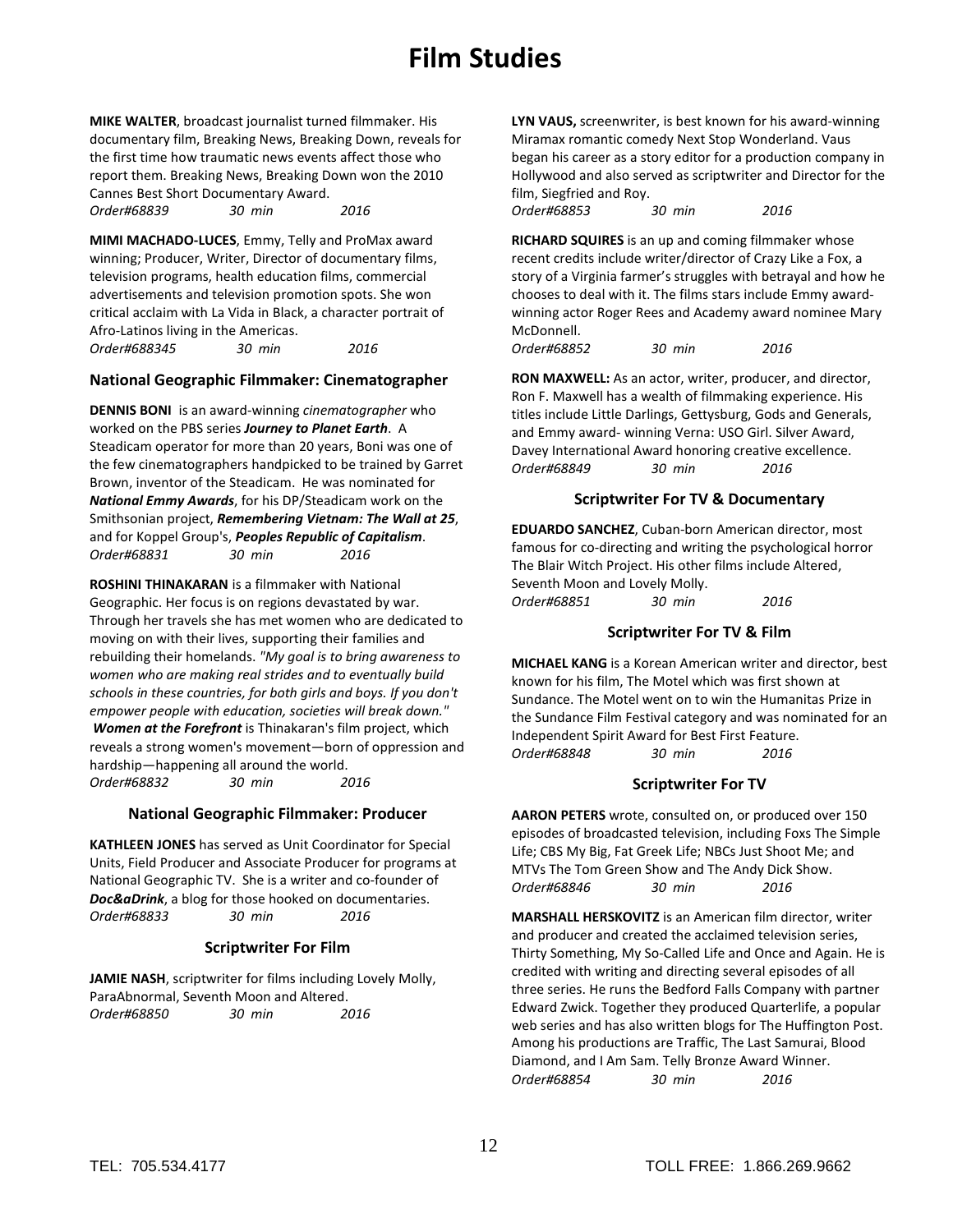# **Film Studies**

**MEGAN HOLLEY**, was named one of Variety's 10 Screenwriters to Watch, is best known for her film script, Sunshine Cleaning, starring Amy Adams and Emily Blunt. *Order#68847 30 min 2016*

### **The Business of Film**

Agent & Entertainment Lawyer

**ERIC WEISSMANN** is a senior partner for the Weissmann Wolff Bergman Coleman Grodin & Evall LLP's entertainment department and was one of the founding partners of the firm. He represents actors, directors, producers and financiers. Weissmann also has extensive international entertainment experience and has represented the New South Wales (Australia) government film industry, the studio owned by the then-government of Yugoslavia and a branch of Gozkino, the Ministry of Film of the USSR.

| Order#68857 | 30 min | 2016 |
|-------------|--------|------|
|             |        |      |

#### Producer:

**BARRY R. SISSON**, businessman turned filmmaker, is the President of Virginia based independent Cavalier Films. His aim is to merge his business principles with independent film production. His first film project, The Station Agent, won the coveted Audience award at the Sundance Film Festival and was picked up by Miramax Films. Sisson's second film is Familiar Strangers

| Order#68858 | 30 min | 2016 |
|-------------|--------|------|
|-------------|--------|------|

Production & Post Production

**CRAIG MANIGLIA** is the Vice President of Virginias MVI Post Inc. He created award-winning sound tracks for Discovery Communications, LLC networks: Discovery Channel, The Learning Channel, Animal Planet as well as for PBS. Maniglia has also earned CINE Golden Eagle and Telly awards and was honored as a Promax World Class Winner. In his role with MVI, Maniglia works closely with a number of network producers and executives to develop programs for broadcast, cable and digital media.

*Order#68859 30 min 2016*

#### Video & Post Production

**ROBERT L. HENNINGER** is President & CEO of the Arlington, Virginia based Henninger Media Services, Inc. Following a stint as a freelance editor, he founded what was then known as Henninger Video. In the last thirty years, Henninger Media Services, Inc. has grown to become one of the foremost fullservice production facilities in the Washington Metropolitan area, winning multiple awards.

| <i>Order#68860</i> | 30 min | 2016 |
|--------------------|--------|------|
|--------------------|--------|------|

#### Executives

**ERIC ESPEJO** is the Vice President of the Virginia based 19th & Wilson, Inc. and the director, producer and writer for TechFellas, Love Story of Henry and Carol and Ghosts Don't Exist. With a background in sports, Ghosts Don't Exist, marks **Tanner Cooley's** first credits as a filmmaker. *Order#68861 30 min 2016*

#### **Webisode Producer: Producer & Director**

**OTESSA GHADAR** Discover how a good web TV series can help forge an ongoing relationship with target consumers Producer and one of the web series mediums earliest adopters. Ghadar's series, *[Orange Juice in Bishop's Garden](http://cts.vresp.com/c/?TMWMediaGroupInc/7d43f924d0/70371dc94c/5504ee1899/ref_=nm_ov_bio_lk3)*, is presently the longest continually running show online. *OJBG* is the recipient of numerous awards, including ones from the **Telly Awards**, the **Webby Awards** and the **LA Web Series Festival**.

*Order#68834 30 min 2016*

**KATHRYN O'SULLIVAN** is the Producer/Writer of *Thurston*. **Paul Awad** is the Director of *Thurston*, a Western drama about the inhabitants of a remote mining town and their struggle for survival in the rugged 1880's Kansas Ozarks. *Order#68835 30 min 2016 Grades 9-C From First Light DVD \$69.99 each* 

> *All titles available for Streaming with 1, 3, 5 year or perpetual licenses.*

> > *Call me for a quote.*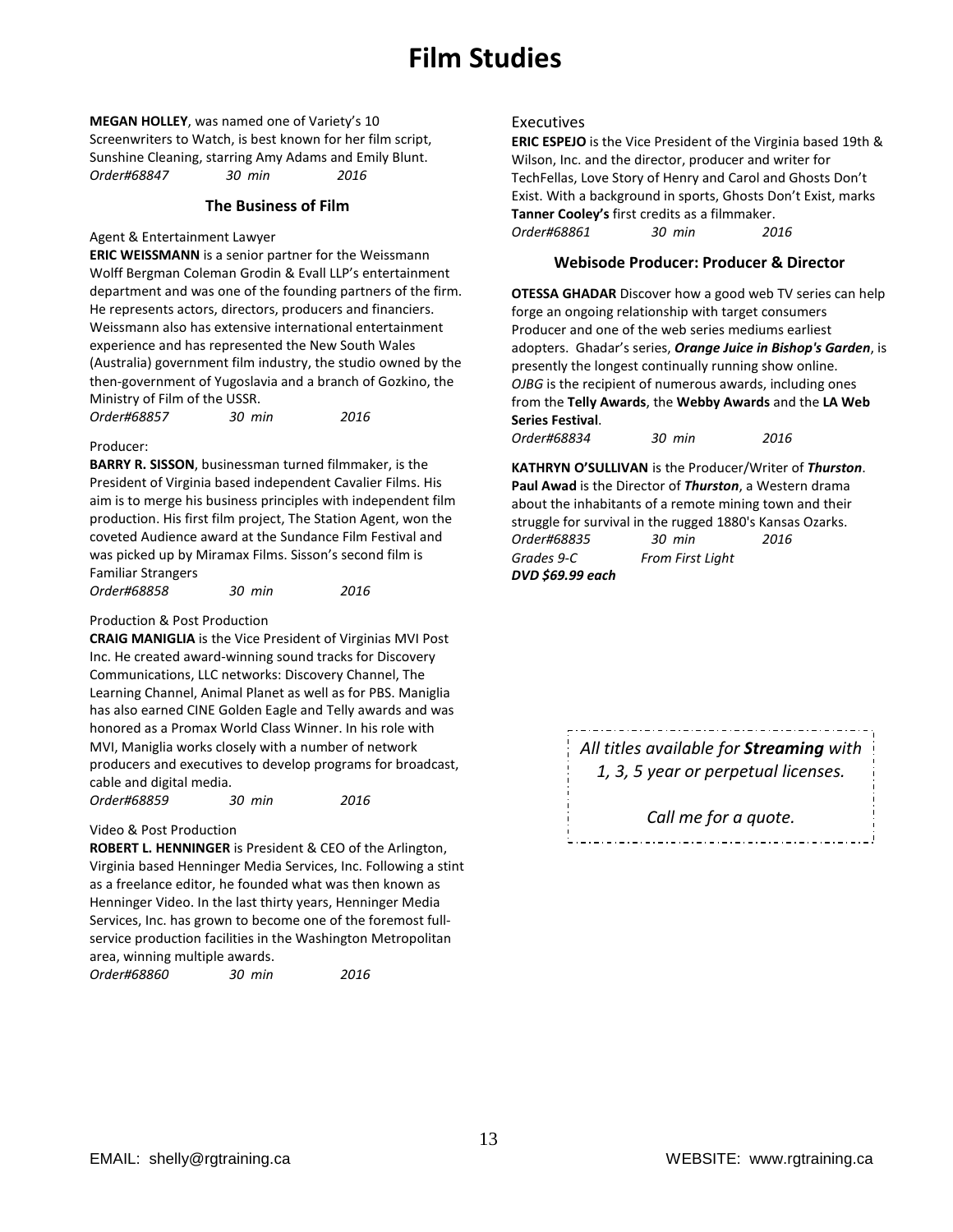### *Addiction*

### **ADDICTED TEENS**

Takes an in-depth look at teen addiction. It provides a personal connection with addicts, abusers, families and those in recovery. It talks about the risks of trying drugs, an honest look inside substance abuse and the steps towards recovery. Teens and real experts (recovering addicts) discuss their experiences with drug addiction and ex-addicts provide views of their daily battle with addictive behaviour and how they changed their lives around. It delivers an unforgettable message that will make teens reconsider their next hit and reinforces how addiction can happen to anyone. Illicit drugs include marijuana/hashish, cocaine (including crack), heroin, hallucinogens, inhalants, or prescription drugs used without a prescription. These drugs are chemicals, and while each drug produces different physical effects, all abused substances share one thing in common. They hijack the normal function of the brain and change the way the brain responds to issues of self-control, judgment, emotion, motivation, memory and learning. Drugs change the signals coming to and from the brain. Although this can cause temporary euphoria it can also cause hallucinations, anxiety, paranoia and uncontrolled behaviour.

### **Drug Addiction**

Addicts tell their stories of abuse, recovery & how they turned their lives around why would someone take drugs in the first place and why do some users get addicted to drugs and some don't? How does addiction happen? What is it about drugs that can take you down a path of self-destruction and selfhate? Let's find out.

*Order #68791 30 min 2015*

### **Ecstasy Addition**

Ecstasy, also called "Molly, is a stimulant (man-made) club drug often abbreviated as MDMA that has hallucinogenic properties. MDMA works by providing a rush of Serotonin and Norepinephrine, two neurotransmitters that signal feelings of pleasure and happiness. Ecstasy is one of the most popular drugs among teens today. It has become an embracive marketing term for drug dealers selling **Ecstasy-type** drugs that may, contain very little or no MDMA at all. *Order #68825 30 min 2016*

> *All titles available for Streaming with 1, 3, 5 year or perpetual licenses.*

*Call me for a quote.*

### **Heroin & Opioid Addition**

Heroin is an extremely addictive Opioid drug that is synthesized from Morphine. Heroin can be snorted, smoked, or injected and usually comes in a white or brown powder substance. It is estimated that almost of all people who use Heroin once become addicted. Teen Heroin and Opioid abuse is a growing danger in our youth. The image of a listless young heroin addict collapsed in a filthy, dark alley is obsolete. Today, the young addict could be as young as 12 years old, play video games and enjoy the music of his generation *Order #68827 30 min 2016*

### **Legal Highs**

Legal highs are man-made substances/chemicals and strong stimulants that have similar effects to illegal drugs like cocaine, cannabis or ecstasy. They are sometimes called club drugs or new psychoactive substances (NPS) and provide physical, emotional and hallucinogenic effects and are marketed as a legal high. They range from plants, to synthetic drugs, to medicines you can buy from a pharmacy. What makes them similar is that they are all legal, but that does not mean they are safe

| <b>TMW Media</b> |      |
|------------------|------|
| 30 min           | 2016 |
|                  |      |

### **REAL LIFE TEENS**

#### **Blowing Smoke, Vaping Teens & Smoking Addiction**

E-cigarettes have been called the next generation cigarette and vaping the newest way for teens to start smoking. Studies state that 1 in 4 high school students have already tried ecigarettes. Teens who vape are more likely to start smoking than teens who don't and non-smoking teens who start vaping are 3 times as likely to start smoking cigarettes. *Order #68855 30 min 2016*

#### **Drug Addiction** (cc)

Today's teens are more exposed to illegal, prescription and over the counter drugs than ever before. Many teens are starting to see drug use as part of the normal teenage experience whether to escape, self-medicate, get instant gratification, or hide feelings of low self-esteem and lack of confidence. This program discusses the ways teens can resist pressure to try drugs, ways they can say "no" to their friends and the dangers and consequences if they don't … Student discussion includes: The dangers of trying drugs – even if you think "you'll just try it "once", How to deal with the temptation and peer pressure to try drugs, *Order #68806 20 Min 2015*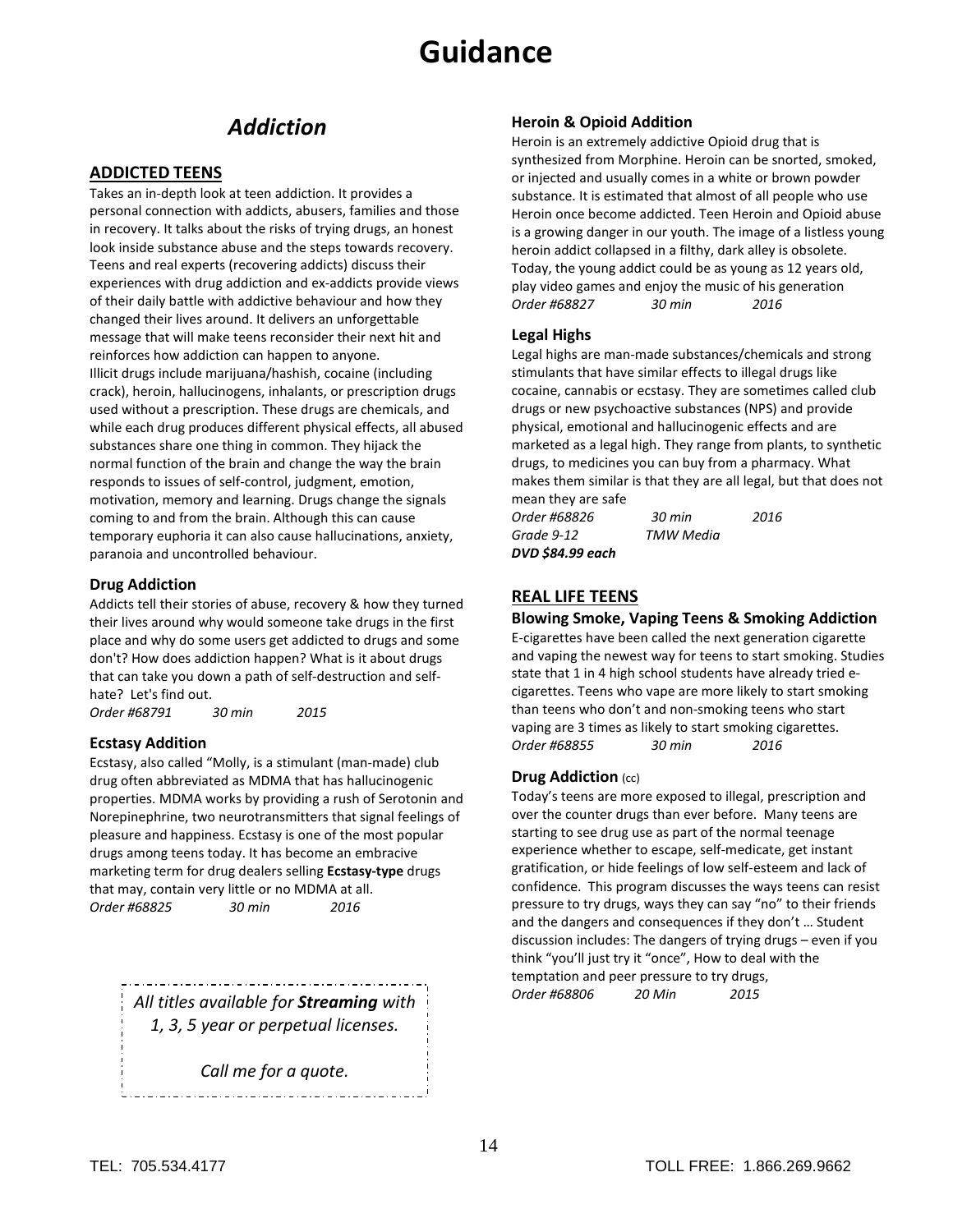### **Social Media Addiction** (cc)

With the rising phenomenon of social networking websites such as Facebook and Twitter, constant interconnectivity with friends and family is now part of a teen's daily life. However as opposed to enriching their lives, is social media just another avenue for teens to become addicted to? One of the biggest problems facing our teens today is the addictive, pervasive effects of social media.

*DVD \$84.95*

*Order #68807 28 min 2015 Grades 8-12 From TMW Media*

### **TEENS IN TREATMENT SERIES**

This series takes an in-depth look at teen addiction. It provides a personal connection with those in recovery, the steps to recovery and an honest look at substance abuse.

### **The Warning Signs of Addiction**

So Who Becomes Addicted? Most people don't understand why or how someone can become addicted to drugs or alcohol or any other substance that completely dominates their life. Teenagers all go through traumatic experiences and symptoms of depression. In many cases they don't have the resources to deal with their problems. Many times they turn to drugs as a solution or as a coping mechanism if they feel they can't deal with a problem on their own. This often leads to a path of addiction. This program discusses the traits that can be found in an addictive personality, the warning signs and the attraction to try drugs. It takes a look at what can take a seemingly normal teen down the road of addiction and the intense process of treatment and recovery. Some of the most common paths to addiction include; the desire to belong, to be accepted, to be popular, boredom, depression, low selfesteem, peer pressure from social expectation and taking prescription medication that turns to dependency. This program addresses the physical, mental and behavioral effects of drug abuse and the effective treatment options. Features clinical addiction psychologists, mental health and teen drug abuse experts. Student Discussion Includes What is addiction? Who gets addicted? The addictive personality. Addictive behavior. The 14 most common paths to addiction. Why teens start using drugs. Experiencing the high. The psychological & physical effects drugs have on the body and brain. The warning signs. The consequences. Denial and acceptance. Cure or treatment?

| Order #68869 | 30 mins | 2017 |
|--------------|---------|------|
|              |         |      |

### **Rehab - Life beyond Getting High**

Rehab or treatment for addiction begins with the desire to stop using drugs or alcohol and choose a clean and sober life. For many teens, this may seem like an impossible task especially when their life seems to have lost all meaning. Nearly all addicted teens think they can stop using on their own and most try to stop without treatment. Although many are successful, many continue down the path of addiction and on the road of substance dependence. Understanding that addiction has a fundamental biological component may help explain the difficulty in abstinence without treatment. Many teens in addition to having problems with drugs or alcohol also have problems with depression, anxiety, school phobia and panic attacks. Because they start using drugs at a young age, they don't develop the normal social skills needed to enter adulthood. This program teaches teens that living a life of addiction is one that can be changed. Personal accomplishments can be achieved and a healthy successful life, without dependence on drugs or alcohol is possible. Subjects covered include: What is recovery or rehab? Why recovery works. Recognizing addiction. Working a program of recovery. The steps of recovery. The multisystemic approach. Life after treatment.

*DVD \$99.95 each*

*Order #68870 30 mins 2017 Grades 8-12 From TMW Media* 

### *Bullying*

### **Greenhorn**

*Greenhorn* is a powerful film that gives human dimension to the Holocaust. It poignantly underscores our flawed humanity and speaks to the healing value of friendship. *Greenhorn*, adapted from the children's novel of the same name, is based on the true story of an 11-year old Holocaust survivor named Daniel who arrives at a Brooklyn yeshiva in 1946. He is befriended by Aaron, a boy with a stutter, and the two of them stand up to the bullies who make fun of them—Aaron because of his stutter and Daniel because of the small box (his only possession), with its terrible secret that he won't let out of his sight.

Daniel, the young survivor, rarely talks, but the narrator, a stutterer who bears the taunts of the other boys, comes to consider Daniel his friend. The mystery of what's in the box propels this short film, but it's in the complex relationships of the school boys that the human story is revealed.

In the end, Aaron, the stutterer, finds his voice and a friend in Daniel, and their bond offers hope for a future life of dreams realized, one in which Daniel is able to let go of his box. *Order #68811 25 min 2015*

*Grades 6-12 From TMW Media DVD \$99*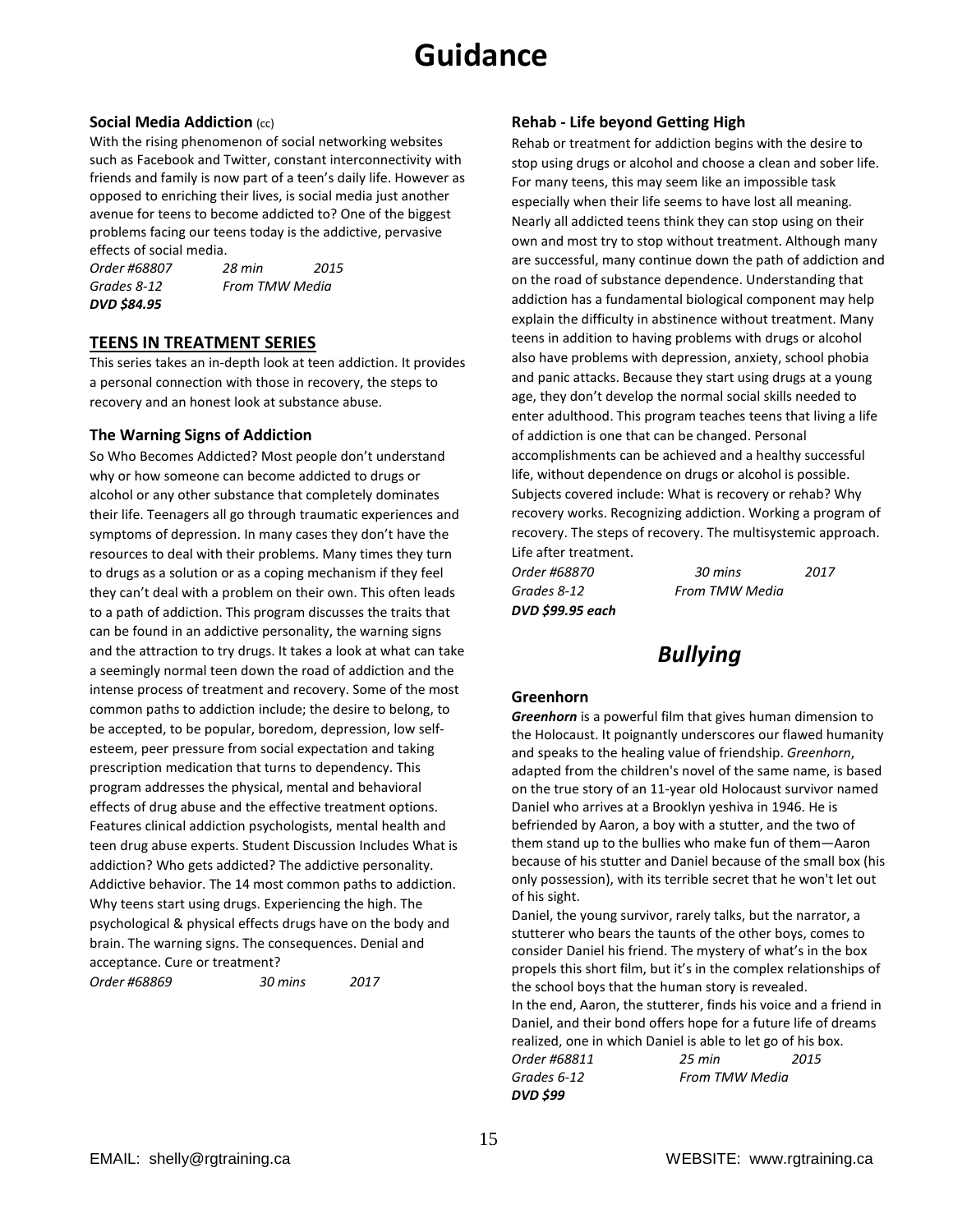### **THE COMPLETE ANTI-BULLYING KIT**

**How To Stamp Out Bullying at School & In the Classroom** This collection gets to the underlying causes of bullying in the classroom. Host Keith Deltano uses serious comedy to show students why they do what they do, how to change their behaviour as well as the tools and resources to ignite powerful dialogue and prevent bullying in the classroom

### **Anti-Bullying Scenarios Play-by-Play: 10 Powerful Messages with Follow-up Questions**

This program shows students how they can change their behaviour. It defines the four forms of bullying - physical, verbal, exclusion and online - and encourages bystanders to be upstanders. It challenges students to take a stand against hate, racism and intolerance. Students will learn how much damage they can do to others and themselves through the misuse of social media. They will discover that much of what they put online is permanent and that cyber bullying is a prosecutable offense. It takes a look at the different roles of the victim, bully and bystander, along with actual ways the bystander can intervene and how the victim can stop being a victim. Deltano challenges viewers to contemplate how they view each another. The scene "Labels Lie" is about acceptance. It shows students how to make new friends by reaching out and encourages students to stop judging each another by appearance, speech, or economic status. It talks about trash throwing and trash catching, haters and hate catching, bullies and bystanders and takes the unusual approach of addressing the mindset of the bully as well as those being bullied.

### **How to Bully Proof Your Classroom: Strategies for Teachers**

An ideal tool to empower teachers, this workshop gives teachers, administrators and district supervisors, simple strategies they can use to reduce bullying in their schools. Educators will learn how to break down social hierarchies and cliques, how to help excluded students become included and how to deal with online bullying. Administrators and teachers will learn a simple system and how to empower other parents and students to live a bully free life.

**How to Bully Proof Your Teen: Strategies for Parents**  Empowers and educates parents to help build resilient teens and teaches them how to handle bullying situations. They will learn how to teach a non-emotional response when dealing with a classroom bully as well as strong character building skills to "bully proof" their teen. It shows parents how to deal with classroom drama, texting and social media sites such as facebook and instagram. Parents discover how to monitor, use technology and control the use of social media in their home and how to monitor and limit the amount of time teens spend on social media sites.

*Order #68790 175 min (total) 2015 Grades 5-12 From TMW Media DVD \$249*

### **WIPE OUT BULLYING** (cc)

This program shows students the many ways to prevent bullying through compelling and captivating sketches and antibullying storylines using real teens. Empower students to take charge if they witness bullying, show students how to be a good bystander, how to stop untrue or harmful messages from spreading and take a stand against hate, racism and intolerance. Students will explore the true consequences of bullying, what they can do to change their behaviour, deal with a bullying situation and how to react in situations to resolve conflict.

Keith Deltano, a winner of the Teaching Excellence Award for his work with at risk youth and families, inspires students by drawing on his own educational journey where he struggled with learning disabilities and bullying at school.

### **The 4 Types of Bullying - Physical, Verbal, Exclusion, Online** (cc)

Includes: Online bullying; Physical threats; Physical altercations; How to handle resentment and fear; Assault and battery to arrest, conviction, probation; Bullying at school; The bullying policy at school; Apologizing takes courage; How to use the Anti-Bullying Pledge.

*Order #68795 30 min 2015*

### **Where Does Bullying Happen? How to Deal with Physical Threats & Intimidation** (cc)

Includes: Online bullying; Physical threats; Physical altercations; How to handle resentment and fear; Assault and battery to arrest, conviction, probation; Bullying at school; The bullying policy at school; Apologizing takes courage; How to use the Anti-Bullying Pledge. *Order #68796 30 min 2015*

### **Bully Think Twice – How to Deal with a Bully** (cc)

Includes: How to deal with a bully; What to do if you are a victim of bullying; How to help others who are being bullied; How to make a stand against bullying; How to refuse to be a bystander; How to stop untrue or harmful messages from spreading; Support at home; The effects of bullying after High School; How to develop a bullying program at your school; How to use the Anti-Bullying Pledge. *Order #68797 30 min 2015*

### **Why Do Bullies Bully? Who they Pick On & Why** (cc)

Includes: What motivates a bully; The characteristics of a bully; Why bullies bully; Who they pick on and why; What bullies look for; The psychological reasons for bullying; Bullying behaviour; Have you ever been bullied? How to use the Anti-Bullying Pledge.

*Order #68794 30 min 2015 Grade 7-12 From TMW Media DVD \$89.95 Each*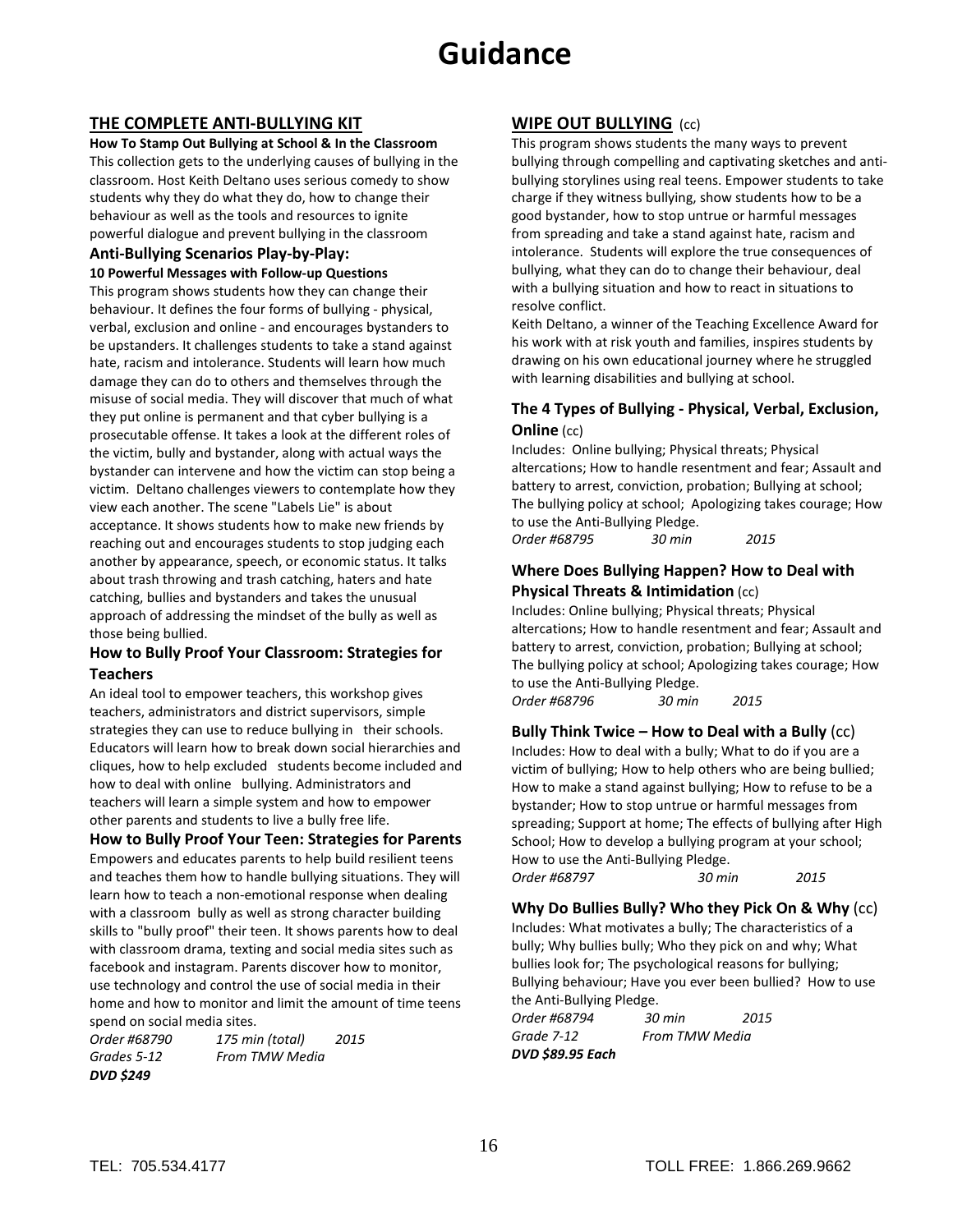### **Gender**

### **AM I A BOY OR GIRL SERIES**

Am I a Boy or a Girl is a series designed to record, share and celebrate the personal stories of transgender women and men from across Canada; stories of struggle, of courage and of triumph. Those individuals who chose to be involved with the project reflect the broad diversity that exists within the trans community itself. Though they vary in age, ethnicity and socioeconomic backgrounds, each one has fought to cast off the gender assigned to them at birth and embrace their true selves. We hope their experiences and the resource material contained on this site will at once be educational, entertaining and inspirational.

**Episode 01 — 25-year-old Pina Newman** tries to suppress her true self but "eventually it just erupts". *Order #55264 30 min 2015*

**Episode 02 — 18-year-old Xavier Raddysh** describes himself as a "role model for other trans people. So they know you can get through it and you can get to where you want". *Order #55265 30 min 2015*

**Episode 03 — 51-year-old Stefonknee Wolscht** risks everything in her life to transition from a man to a woman. *Order #55266 30 min 2015*

**Episode 04 — 46-year-old Evan Kelemen** Despite psychiatric abuse, Evan believes there is a place where things

could be better. *Order #55267 30 min 2015*

**Episode 05 — 37-year-old Trey McGowan** has a break through when he discovers Drag Kings, female performers who dress like men. *Order #55268 30 min 2015*

**Episode 06 — 55-year-old James Gardner** makes a very public transition while working at a radio station in Victoria**.** *Order #55269 30 min 2015*

**Episode 07 — 73-year-old Gayle Roberts** With the help of her second wife Gayle is able to transition from male to female, but when she comes out a work, a comment made by one of her students' parents overwhelms her. *Order #55270 30 min 2015*

**Episode 08 — 54-year-old Sandy Leo Laframboise** is Two-Spirited, and conducts Sweat Lodge ceremonies for First Nations Transgender people.

*Order #55271 30 min 2015* 

**Episode 09 — Marie Little** is inspired by a trip to Cuba to "live as Marie full time". *Order #55272 30 min 2015*

**Episode 10 — Savannah Burton** is an actress from Corner Brook, Newfoundland and Labrador. She's found great success from landing a role on the television show, Beauty and the Beast.

| Order #55273   | 30 min | 2015 |
|----------------|--------|------|
| DVD \$149 each |        |      |

### **My Transgender Life**

A moving documentary on what its like to be transgender, to grow up in the wrong gender and eventually transition to a different sex. A documentary designed to record, share and celebrate the personal stories of transgender women and men and their stories of struggle, of courage and of triumph. Though they vary in age, ethnicity and socioeconomic backgrounds, each person has fought to cast off the gender assigned to them at birth and embrace their true selves. This program covers what its like to grow up in the wrong gender and eventually transition. The decision to transition from one gender to another is a life changing one not just for the transgender person but for their family and friends. Male or female, boy or girl? Most of us can answer that question without a second thought, but for some people, the answer isn't so simple. This documentary takes us firsthand into the lives of seven people who are transgender, revealing their struggles and life changing transitions. It takes a powerful look at this new generation, exploring the medical possibilities, struggles and choices transgender teens, adults and their families face today. Encouraging classroom discussion, this program helps students to think of the differences in each of us in a positive way, breaking stereotypes, acceptance, challenging prejudice and increasing visibility for the transgender community.

*Oder #55227 47 min 2016 DVD \$129.00* From Stornoway Enterprises

### **Paul Wears Dresses**

Paul Wears Dresses follows the struggles of Stefonknee Wolscht, a trans woman trying to rebuild her life. Losing her home and her family, Stefonknee gives a first hand account of the many challenges trans people face. In her hometown, Stefonknee was known as a loving husband and father, a really good mechanic and a staunch Catholic but only she knew the truth; that she had been assigned to the wrong gender when she was born. Follow her journey that has been liberating, challenging and at times filled with deep pain. *Order #55226 23 min 2016*

*DVD \$129.00 From Stornoway Enterprises*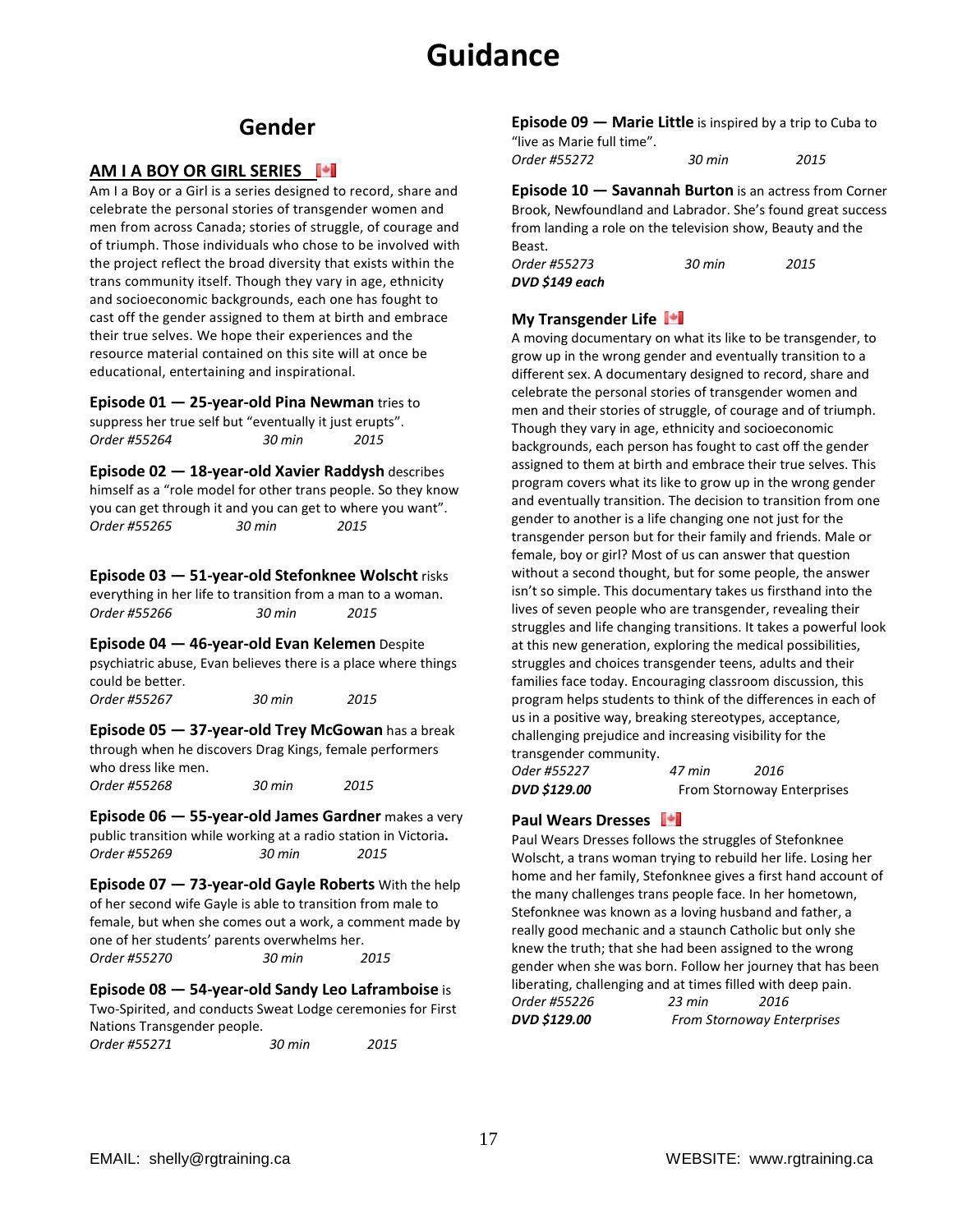### **Ancient**

### **Ancient India - Art & Heritage Series**

Historical documentaries that teach the heritage, history, religion, architecture and ancient customs of India 3 part Series

### **The Buddhist Caves of Ajanta - History & Mystery**

The Buddhist Caves of Ajanta, located in Maharashtra, were built from 200BC to 600AD, almost 300 years after the death of The Buddha. These caves and sculptures, carved out of solid rock were beautifully sculpted and painted over a period of 800 years. For almost 1200 years however lay abandoned and forgotten. Though initially conceptualized to house monks, they developed over time to display some of the finest examples of rock-cut temples in the world. A pioneering wonder of Asia, this program takes us back in time and captures the changing life forms, art, culture, architecture and culinary rituals of this period. Feel the peace and tranquility of this ancient monastery while watching breathtaking images of cave paintings and sculpture.

*Order #68823 56 min 2015*

### **The Rock Cut Cave Temples of India - A Tribute to Faith**

Centuries ago, Indian monks and artists took years creating incredible rock-cut architecture out of sandstone, cliff and rock formations. They created intricate designs on the walls with carvings and murals and filled the interiors with statues. These Indian cave temples are an amazing record of the Indian lifestyle, history and culture of the period. They teach us the importance of Hinduism, Buddhism and Jainism as part of India's history.

*Order #68822 48 min 2015*

### **Walk With The Master - Follow Buddhas Path through Ancient India**

The history of Buddhism is told in this unique documentary, as it takes you on the journey Buddha took during his lifetime. From the places of his childhood, meditation sites and finally at the site of his cremation, Walk with the Master explores Buddhas life and legacy and the Buddhist religion. Visit the famous religious sites and gain new insights into the spiritual, historical and cultural aspects of Buddhism. This documentary is filled with facts and information and is accompanied by an eclectic blend of visuals, including present day footage of the sites, reconstruction of key events, art and animations. Filmed on location at Lumbini, Kapilavastu, Rajgir, Bodhgaya, Sarnath, Sravasti, Nalanda, Vaishali, Kesariia Stupa and Kushinagar.

*Order #68821 48 min 2015 Grade 7-12 From TMW Media DVD \$59.99 each*

### *Military*

### **Lieutenant Colonel William Edwin Dyess & The Greatest Story of the War in the Pacific**

This astonishing, yet true action adventure documentary is told through the eyes of Lieutenant Colonel William Edwin Dyess, one of the World War II's most extraordinary, yet littleknown heroes. Features the narrative talents of Hollywood Actor and U.S. Marine Corps Veteran Dale Dye ("Saving Private Ryan", "Band Of Brothers") as well as "The Voice Of The Oscars", Tom Kane as Ed Dyess. On April 4, 1943, ten American prisoners of war and two Filipino convicts executed a daring escape from one of Japan's most notorious prison camps. The prisoners were survivors of the infamous Bataan Death March and the Fall of Corregidor, and the prison from which they escaped was surrounded by an impenetrable swamp and reputedly escape-proof. Theirs was the only successful group escape from a Japanese POW camp du the Pacific war.

*Order #68856 60 mins 2017 DVD \$39.95 From TMW Media*

> *Visit are Website for a Clip or Full-Length Previews.*

> > [www.rgtraining.ca](http://www.rgtraining.ca/)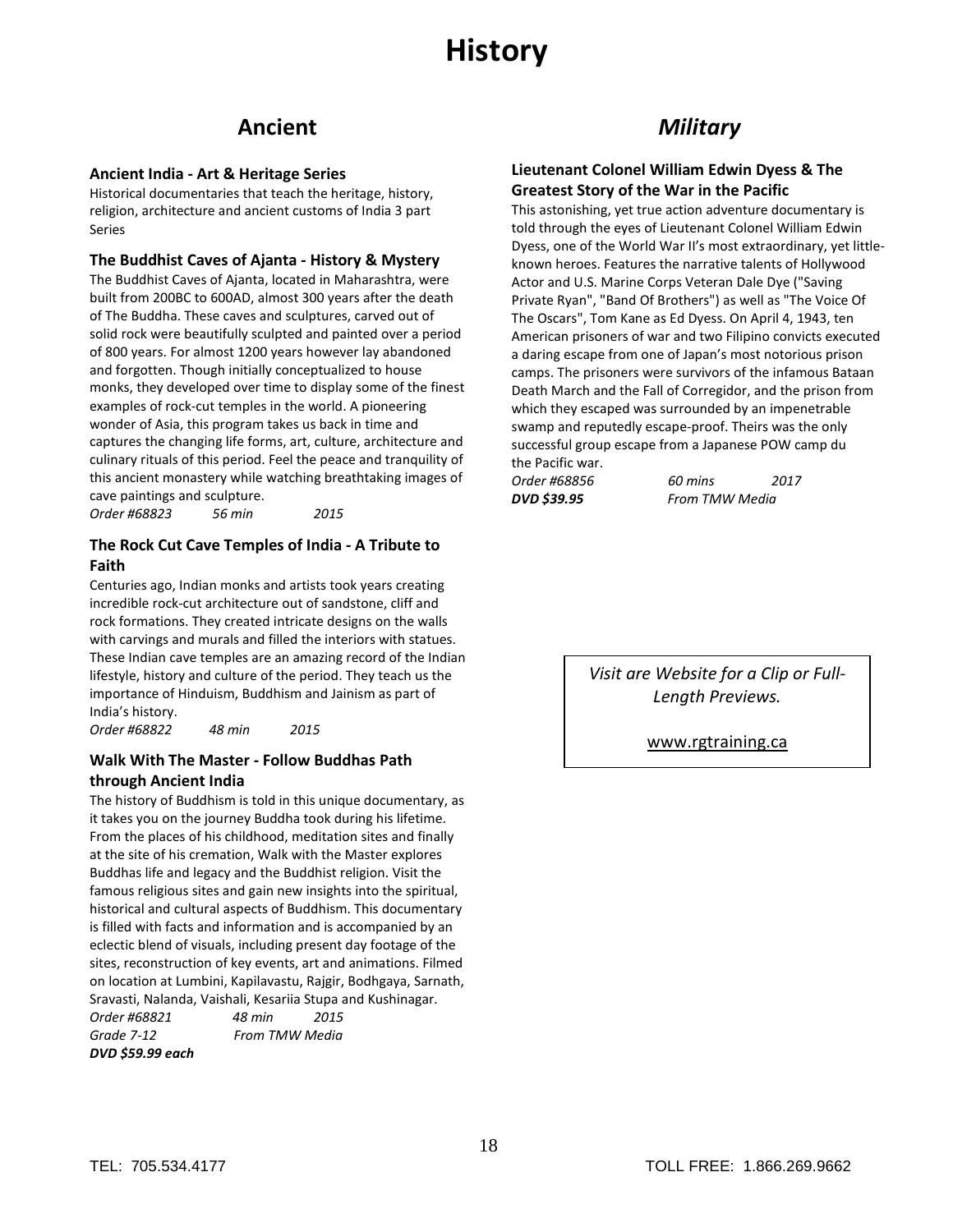# **Religion**

### **OH MY GOD SERIES – SEASON 3** (CC)

**Oh My God!** Is an entertaining and insightful look at the spiritual teachings, customs and daily lives of families of different faiths. Viewers follow Tevya Heller on a delightful journey as he experiences a vast array of traditions and social activities with the help of teen guides who discuss what it means to have faith –– and how to have a little fun along the way! Oh My God! presents a lively dialogue with teens through an 'in the moment' lens offering a light-hearted and honest look at faith, culture and how the youth of today view their spiritual education as an integral part of who they are.

### **Rastafari** (CC)

Dreadlocks. Reggae and Bob Marley. Cannabis. Tevya meets a teenager who unlocks the truth behind the beliefs of the "Rasta".

|  | Order #55220 | 26 min | 2015 |
|--|--------------|--------|------|
|--|--------------|--------|------|

### **Shinto-ism** (CC)

From learning the art of the Samurai warrior to taking part in an ancient tea ceremony, Tevya reveals the secrets of a faith that is as old as Japan itself, Shintoism.

| Order #55221 | 26 min | 2015 |
|--------------|--------|------|
|              |        |      |

### **Catholicism** (CC)

Catholics are by far the largest sect of Christianity in the world, so from the Pope to the Confessional booth, Tevya learns what makes Catholicism such an enduring 2000 yearold faith.

| Order #55222 | 26 min | 2015 |
|--------------|--------|------|
|              |        |      |

### **Jerusalem - The Seeds of Islam** (CC) **.**

Tevya meets a young Islamic Palestinian and reveals why Jerusalem is considered such a sacred piece of religious real estate to all Muslims.

*Order #55223 26 min 2015*

### **Jerusalem - The Seeds of Judaism (CC)**

Tevya meets a Jewish high-school film student, and reveals why Jerusalem is considered the most sacred place on earth to all Jews.

*Order #55224 26 min 2015*

### **Jerusalem - The Seeds of Christianity** (CC)

Tevya meets an Arab Christian high-school student from the West Bank, and then walks in the steps of Jesus to find out why Jerusalem is considered such a sacred place to all Christians.

| Order #55225   | 26 min                            | 2015 |
|----------------|-----------------------------------|------|
| Grades 7-12    | <b>From Stornoway Productions</b> |      |
| DVD \$129 Each |                                   |      |

Also Available:

**OH MY GOD SERIES – SEASON 2** (CC)

**Sikhism Revealed: Gurus and Saintly Warriors (CC)** 

| ы                                                                 |          |                                   |
|-------------------------------------------------------------------|----------|-----------------------------------|
| Order #55211                                                      | 26 min   | 2014                              |
| Buddhism: Searching for the Buddha in Me (CC) <b>To a</b>         |          |                                   |
| Order #55212                                                      | $26$ min | 2014                              |
| <b>Mennonites: Off the Grid; Into the Mennonite</b><br>World (CC) |          |                                   |
| Order #55213                                                      | $26$ min | 2014                              |
| <b>First Nations: From Teepees to the Sweat</b><br>Lodge $(cc)$   |          |                                   |
| Order #55214                                                      | $26$ min | 2014                              |
| Zoroastrians: World's Oldest Religion,                            |          |                                   |
| Modern Life (CC)                                                  |          |                                   |
| Order #55216                                                      | 26 min   | 2014                              |
| <b>Pentecostalism: Let the Holy Spirit Flow (CC)</b>              |          |                                   |
| Order #55215                                                      | 26 min   | 2014                              |
| Grades 7-12                                                       |          | <b>From Stornoway Productions</b> |
| DVD \$129 Each                                                    |          |                                   |
| <u> OH MY GOD SERIES – SEASON 1</u>                               |          |                                   |
| Wicca $(cc)$                                                      |          |                                   |
| Order #55205                                                      | $24$ min | 2013                              |
| <b>Hinduism</b> (CC) $\blacksquare$                               |          |                                   |
| Order #55204                                                      | $24$ min | 2013                              |
| Judaism (CC)                                                      |          |                                   |
| Order #55208                                                      | $24$ min | 2013                              |
| Islam (cc) $\blacksquare$                                         |          |                                   |
| Order #55209                                                      | $24$ min | 2013                              |
| <b>Atheism</b> (CC) <b>4</b>                                      |          |                                   |
| Order #55207                                                      | $24$ min | 2013                              |
| <b>Evangelical (CC)</b>                                           |          |                                   |
| Order #55217                                                      | 24 min   | 2013                              |
| Grades 7-12                                                       |          | <b>From Stornoway Productions</b> |
| DVD \$129 Each                                                    |          |                                   |

*All titles available for Streaming with 1, 3, 5 year or perpetual licenses.*

*Call me for a quote.*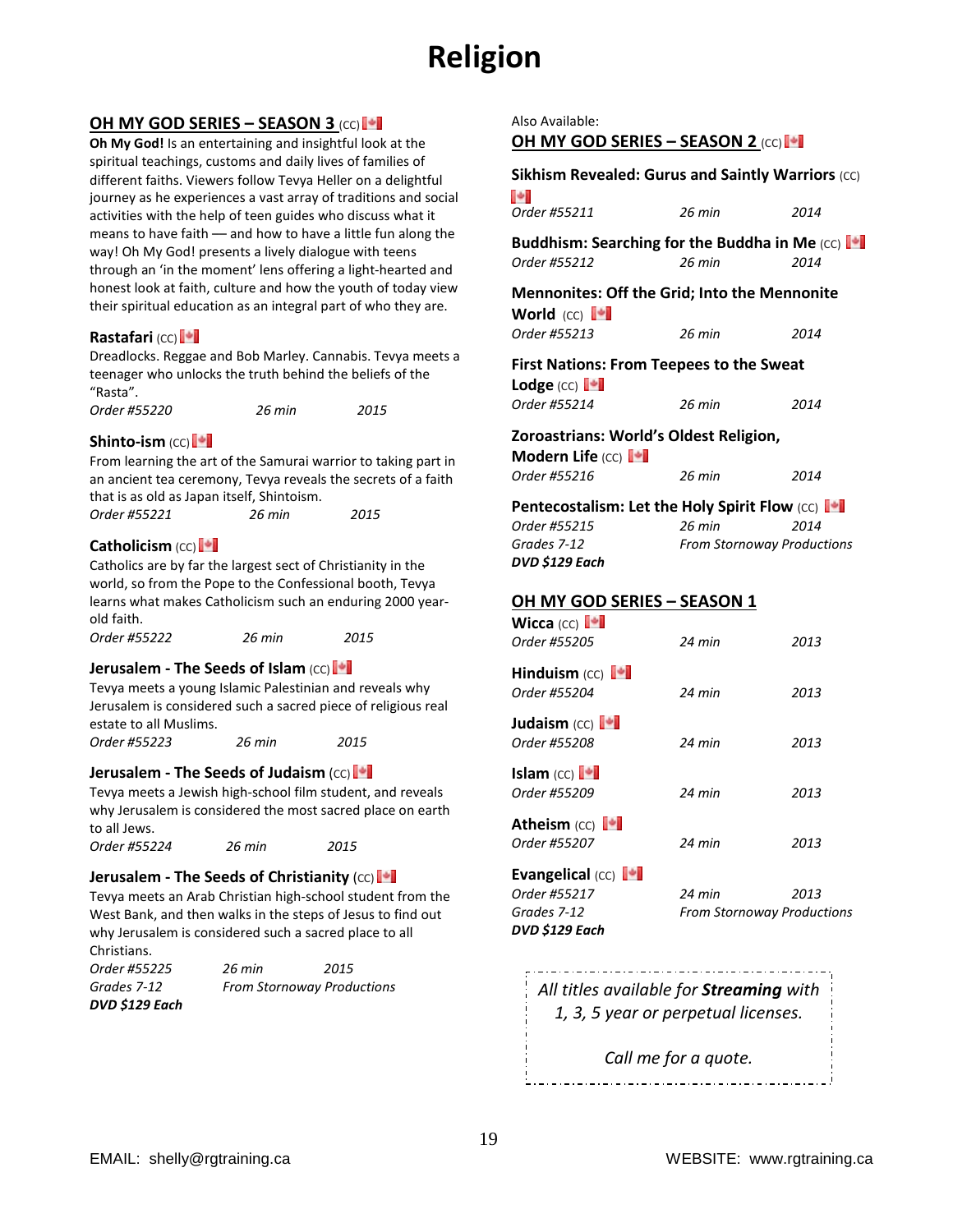# *Astronomy & Space*

### **Astronomy – Discover the Alma Telescope**

A large array of radio telescopes and the most powerful observatory of its kind, ALMA peers into previously hidden regions of space with unprecedented sharpness, giving astronomers extremely detailed pictures of our universe. The ALMA or Atacama Large Millimeter/Sub-millimeter Array uses radio telescopes to operate in the radio frequency portion of the electromagnetic spectrum to detect and collect data. Radio telescopes are typically large parabolic dish antennas used in an array.

*DVD \$59.95* 

*Order #68789 13 min 2015 Grades 4-9 From TMW Media*

### **Astronomy: The Very Large Array Telescope**

The Very Large Array, or VLA, telescope was built by the National Radio Astronomy Observatory to investigate radio waves from a variety of astronomical objects. This enormous array includes 27 antennas that look into deep space to see quasars, pulsars, remnants of supernova, gamma ray bursts, radio-emitting stars, the sun and planets, black holes, and the hydrogen gas that constitutes a large portion of the Milky Way galaxy. This program takes a look at how the telescope works and some of the magnificent images it produces.

*Order #68800 12 min 2015 Grade 7-12 From TMW Media DVD \$59.95*

# *Chemistry*

### **SHOW ME SCIENCE ADVANCED CHEMISTRY & PHYSICS**

### **Chemistry: Periodic Table of Elements Part III - Li & Be**

As we continue our history of the Periodic Table organizational system and discovery of the elements, this program examines the elements lithium and beryllium. The characteristics of alkali metals and alkali earth metals are discussed in detail, with the help of graphics and animation demonstrating their similarities and differences. Students will learn why elements are organized into specific groups and their relations to the rows and columns of the periodic table.

*Order #68798 9 min 2015 Grade 7-12 From TMW Media DVD \$59.95*

### **Physics: Fusion Energy Discoveries**

The U.S. Department of Energy's Princeton Plasma Physics Laboratory (PPPL) is a collaborative national center for fusion energy research. The Laboratory advances the coupled fields of fusion energy and plasma physics research, and is developing the scientific understanding and key innovations needed to realize fusion as an energy source. This program details how PPPL has gained extensive capabilities in a host of disciplines including advanced computational simulations, vacuum technology, mechanics, materials science, electronics, and more.

*Grade 7-12 From TMW Media DVD \$59.95*

*Order #68805 9 min 2015* 

### *Earth Sciences*

### **Earth Science: Properties of Water**

Over seventy percent of the Earth is covered with water – around 326 million trillion gallons! Water is essential for life – it gives plants ability to create sugar for food and it helps humans regulate temperatures and nourishes and protects the brain, spinal cord and other tissues. Water is equally important to the environment due to the intricate balance of the water cycle. This program takes an in-depth look at the chemistry of water and its different states and how each of them affects the world around us.

*DVD \$59.95Each*

*Order #68802 12 min 2015 Grade 6-12 From TMW Media*

## *Ecology*

### **SHOW ME SCIENCE: ADVANCED ECOLOGY**

### **Environment: The Everglades Ecosystem**

Southern Florida is covered by 734 square miles of subtropical wetlands known as the Everglades. In this program we explore the history and ecology of this delicately balanced ecosystem as environmentalists walk us through some of the new projects that will improve the health of this unique ecological community. The push is on for environmental clean-up, reduction of invasive species, and increased educational programs. The abuse that the Everglades sustained is now being corrected.

*Order #68801 13 min 2015 Grade 7-12 From TMW Media DVD \$59.95*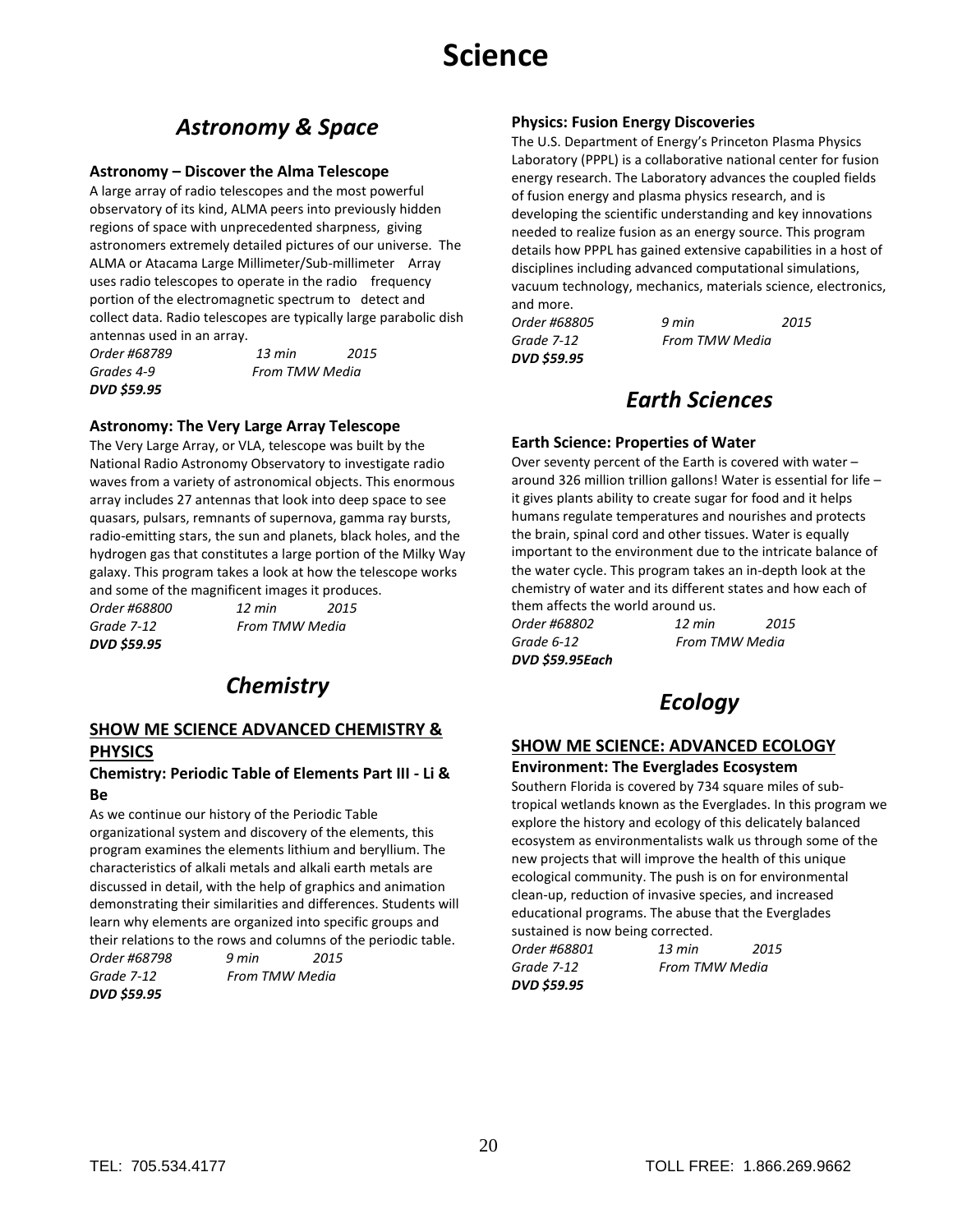# **Science**

# *Environmental*

### **GLOBAL FOOTPRINTS SERIES**

Every step we take has an impact on the environment from urbanization to deforestation to waste. The Global Footprints series uncovers the big issues around Global Warming and talks to the people who are walking in the right direction when it comes to finding the right solutions. Get a deeper understanding of mans footprint on the environment. **Episode 1:** Head behind the scenes with organic farmers and urban farming organization Not Far From the Tree to find out where your food comes from. Urban folk take a field trip and 'go country' to better understand the origins of their food. *Order #55250 26 min 2012*

**Episode 2:** Exploring the earth's forests, from the effects of deforestation and palm oil production, to forestry gardening and sustainable business practices. *Order #55251 26 min 2012*

**Episode 3:** Is bigger still better? As sustainability becomes more prevalent in our society, so too are eco friendly living and working spaces. This episode explores the rise of smaller, more flexible and – most importantly - greener homes. *Order #55252 26 min 2012*

**Episode 4:** Put the Pedal to the Metal! This episode of Global Footprints explores the automotive industry's move towards greener cards, and the need for cuties to balance cycling, public transport and cars within their overall infrastructure. *Order #55253 26 min 2012*

**Episode 5:** For the first time in history, more than half the population lives in urban centers. With this in mind, how can we make cities more sustainable? This episode takes special look at green roof gardening, the expansion of solar panels, and thinking 'inside the box' with food container gardening. *Order #55254 26 min 2012*

**Episode 6:** How can we better conserve and live sustainably? Learn how to find sustainable furniture, green items on EBay, and even how to green your website! *Order #55255 26 min 2012*

**Episode 7**: We're talking trash! Did you ever wonder where your old tires, cars and computers end up? Go behind the scenes at a local Toronto recycling facility to find out. *Order #55256 26 min 2012*

**Episode 8**: Did someone say green retail therapy**?** Go shopping for ecological intelligence and discover what it means to be a responsible shopper in a world of overconsumption.

| Order #55257 | 26 min | 2012 |
|--------------|--------|------|
|              |        |      |

**Episode 9:** A few of our favorite green things, from eco hangers and natural playgrounds to Segway's and a tour of a unique urban wilderness. It's an ecological tour like no other! *Order #55258 26min 2012* 

**Episode 10:** Can you really go green in every room of your home? This special edition of Global Footprints has you covered with helpful tips and tricks to green your home, and put some 'green' back into your wallet. *Order #55259 26 min 2012 DVD \$149 From Stornoway* 

### **INFESTATION SERIES**

Documentary series featuring the invasive species and pests who threaten our forests, waterways, food supplies, and cities. The series gives an intimate, close-up picture of each species, investigates why they are a concern, and examines current and past infestations and possible future threats. Each episode highlights the role played by dedicated scientists who are attempting to tackle the challenges presented by each species.

**1 - The Fight for Food:** Every single day there is a growing number of people to feed and in the next thirty to forty years we will need to double our food production to sustain the increase in population. In this episode author Julian Cribb examines the infestations that are threatening our food supply.

*Order #55276 48 min 2014* 

**2 - Underwater Invasion:** Water covers 71% of the Earth's surface and is the medium of life. All life forms and their surrounding ecosystems are dependent upon water, without it we would cease to exist. Director of Notre Dame's Environmental Change Initiative Dr. David Lodge examines the infestations that are spreading throughout our fresh and salt water systems and clogging our precious waterways. *Order #55277 48 mins 2014*

**3 – Cities under Siege** Our cities are being attacked, overrun and overwhelmed with pests and invasive species bent on decimating our homes and threatening our well being. What happens if these urban invaders continue to expand their territory and occupy our safe haven? Is it just a matter of time before an emerging deadly disease carried by one of those urban invaders creates havoc in our big cities? *Order #55278 48 min 2014*

**4 – Forests Under Attack**Forests are crucial for our survival on Earth. They absorb carbon dioxide from the atmosphere and supply all living forms with clean oxygen. "We are like a guy in a hospital that is turning down his oxygen tank and thinking oh I could live a little bit less and meanwhile the CO2 is increasing in the room" says Canadian journalist Andrew Nikiforuk.

*Order #55279 48 mins 2014 DVD \$149 From Stornoway*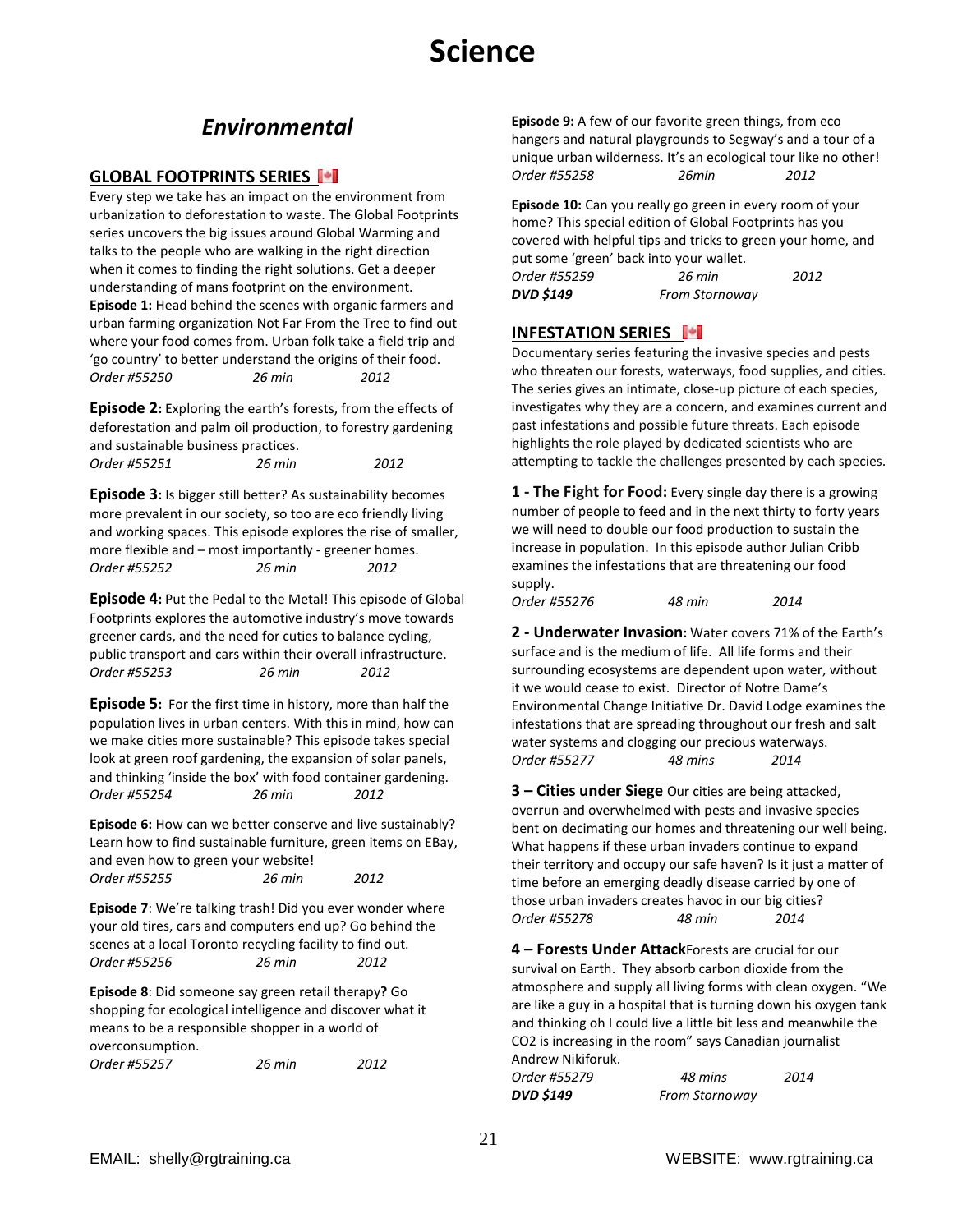### *Oceanography*

### **SHOW ME SCIENCE – OCEANOGRAPHY**

### **Marine Biology - The Waters of Southeast Asia**

The waters off the eastern cape of South Africa are teeming with life. Scientists study the behaviour of fish in these waters to get a better understanding of their place in the food web. Massive schools of sardines travel over a thousand kilometres from Durban, South Africa, up the coast to Mozambique followed by hungry predators such as gannets, dolphins, and sharks. Marine biologists look for clues as to why the sardines make this famed "Sardine Run" year after year.

*Order #68809 13 min 2015 Grades 4-9 From TMW Media DVD \$59.95*

**Lake Under Lockdown** 

For almost 60 years, Lake Ontario has been under lockdown – surrounded, controlled and managed – more than any other large lake in human history. What happens when the ebb and flow of such a vast aquatic ecosystem is replaced by the cool efficiency of a swimming pool?

*Order #55261 52 mins 2015 DVD \$149 From Stornoway*

### **Save My Lake**

Lake Winnipeg is a 25,000 sq/ km "inland sea". It is bigger than Lake Ontario and about the same size as Lake Erie -- and it is in deep trouble. This once pristine lake has the worst blue-green algae problem of any major lake on the planet. Yet few people have pinpointed the cause of the lake's malaise, and even fewer (including the public and politicians) know what to do about it. What in the world is killing Lake Winnipeg?

| Order #55260 | 44 mins               | 2010 |
|--------------|-----------------------|------|
| DVD \$149    | <b>From Stornoway</b> |      |

### *Physiology*

### **SHOW ME SCIENCE – PHYSIOLOGY – THE MEDICAL SERIES**

### **Audiology – Cochlear Implants**

Approximately 12,000 babies are born annually in the United States with a hearing impairment. With impressive advancements in technology, cochlear implants are giving these children the ability to hear. A cochlear implant is a small, complex electronic device that can provide the sense of hearing to patients who are profoundly deaf or are severely hard of hearing. The cochlear implant helps patients hear by using electrodes that stimulate the remaining auditory nerve fibers in the patient's cochlea. The electrical sound information is sent through the auditory system to the brain for interpretation.

*DVD \$59.95*

*Order #68810 14 min 2015 Grades 4-9 From TMW Media*

### *Technology*

### **Robots & Robotics – An Introductions of Robotic Technology**

People have a lot of different ideas about what the future will be like. Will there be flying cars? Will people live on the Moon? One thing that most people agree on is that robots will probably be very important. So lets have a look at robots how they work, how they're made and how they're going to change the world. This program provides an easy-tounderstand introduction to the history and applications of robots, along with the basic principles of robot Control Theory and engineering. Robots are some of the most complicated machines to have ever been made, but the basic principles of how they work can be quite easy to understand. Robot designs can be broken down into two different general types: Open Loop and Closed Loop. Open-loop robots repeat the same sequence of pre-programmed actions, no matter what. This type is commonly used by industrial robots, or other robots that only do one job in a very structured environment. They can be very easy to make, since they only do one thing. Closed-loop systems are much more complicated. Instead of just going through a list of pre-programmed actions, the robot looks at the world around it and changes its behavior depending on what it sees. Subjects covered include: A brief history of Robots, how Robots work, types of Robots, the Future of Robots.

| Order #68872    | 22 min         | 2017 |
|-----------------|----------------|------|
| Grades 7-12     |                |      |
| <b>DVD \$59</b> | From TMW Media |      |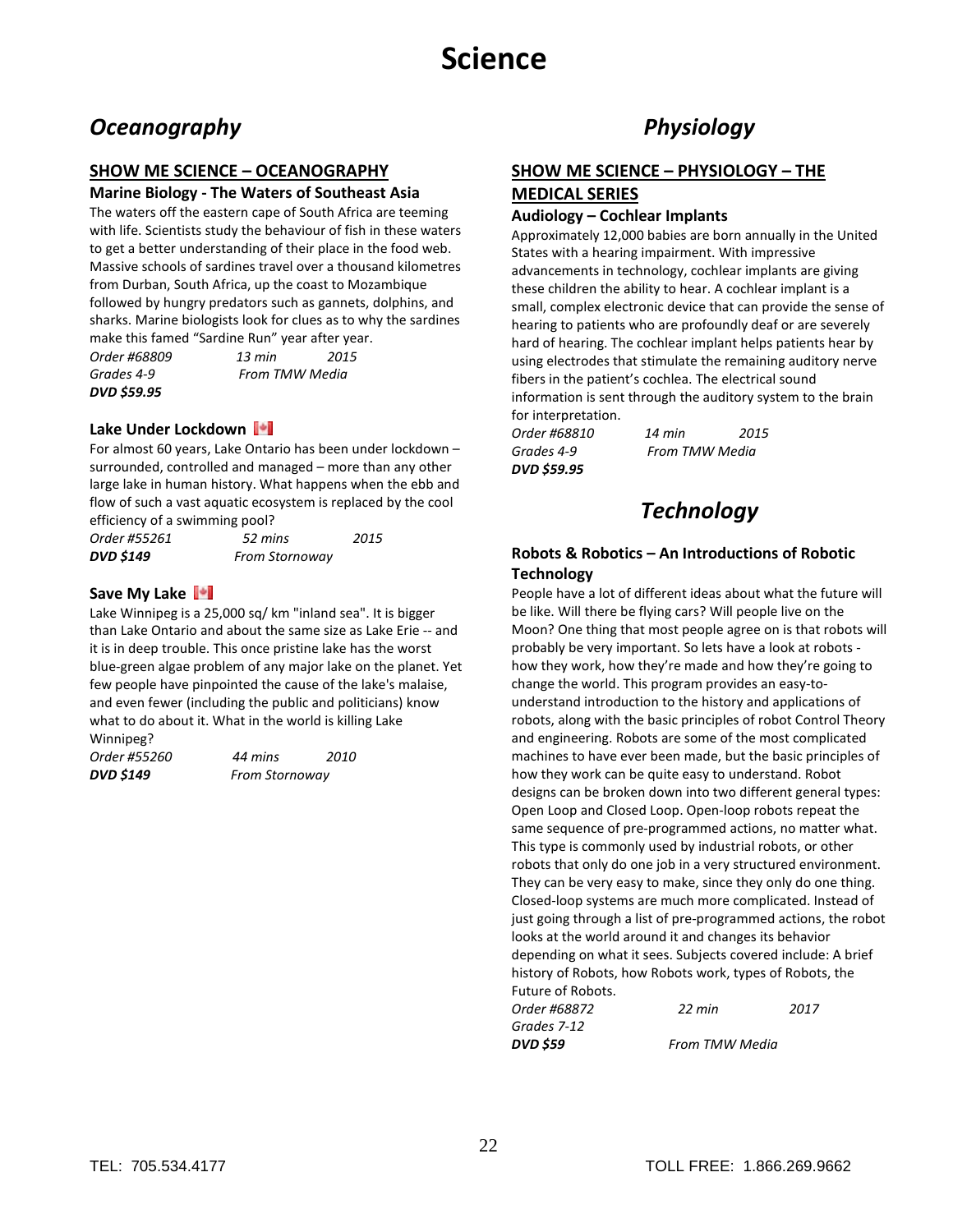# **Science**

### **SHOW ME SCIENCE: TECHNOLOGY SERIES**

### **Robotics - Challenges for the Future**

New innovations in robotics are presented while highlighting two very unique and effective robotics challenges. For elementary school students, the KISS Institute for Practical Robotics uses hands-on robotics programs to communicate the excitement, knowledge and practical understanding of science. The DARPA Robotics Challenge is a competition of robot systems and software teams representing some of the most advanced robotics research and development organizations in the world. The robots must complete a series of challenging tasks selected for their relevance to disaster response. The importance of robotics to human safety and exploration is discussed.

*Order #68788 10 min 2015*

### **Transportation - Automotive Innovations**

This program examines how automobile manufacturers are striving to improve fuel economy, reliability, handling, and comfort. Impressive new designs focus on improving safety with the emergence of intelligent transportation systems, involving advanced processes and technologies that pave the way for safer and more environmentally sustainable travel. *Order#68785 12 min 2015*

### **Agriculture - Sustainable Farming**

Farmers use a variety of advanced technologies, mechanized equipment, science based data, as well as fertilizers and pesticides to ensure a profitable harvest. More recently, advances in science has improved agricultural production by leaps and bounds in developing better products and processes that increase harvests while decreasing the negative impact on health and the environment. *Order #68786 11 min 2015*

### **Engineering – A Look at Career Opportunities for Engineers**

Engineering is a broad discipline that has a wide variety of sub-disciplines such as agricultural, aerospace, civil, mechanical, environmental, and biomedical engineering. An engineer solves technical problems by applying knowledge of science and mathematics. It requires unique skills and problem-solving abilities to make an engineer a useful member of teams that work to solve technically based problems relating to social and environmental issues all over the world. Through the study, experience and application of the STEM curriculum, these professionals solve a multitude of the world's problems.

| Order #68787     | 9 min | 2015           |
|------------------|-------|----------------|
| Grades 4-9       |       | From TMW Media |
| DVD \$59.95 Each |       |                |

### **SHOW ME SCIENCE ADVANCED: TECHNOLOGY SERIES**

### **Energy: Battery Power Innovations**

The battery has been in use since the early 1800s but it is the last twenty years that has seen the most incredible growth in portable energy storage technology. Today, batteries provide power and on-demand energy to much of our modern, high tech world from the small back-up battery in your computer to units large enough to power cars, trucks, and space stations. This program will emphasize lithium-ion technology, as well as innovations in the storage and transfer of energy. *Order #68803 9 min 2015* 

### **Engineering: Transforming Lives with Prosthetics**

Scientists and engineers have made great strides in recent years with prosthetics and orthotics. In this program we discuss how designers are striving to simulate the anatomy and physiology of missing limbs. Though some prosthetics are simple and minimally functional, others are complex bionic artificial limbs with improved designs, using advanced hydraulics, lightweight materials such as carbon fiber, and computer microprocessors and sensors. *Order #68799 11 min 2015* 

### **Mining: Smelting and Refining Aluminum**

Metal and stone mining dates back to prehistoric times. These processes are required to obtain materials that cannot be grown agriculturally or created artificially in a laboratory. Modern mining often focuses on ores, including metals, coal, oil shale, gemstones, limestone, and many more. This program examines the processes of mining, smelting and refining of aluminum, while addressing environmental concerns.

*Order #68804 11 min 2015 Grade 6-12 From TMW Media DVD \$59.95Each*

### *Zoology*

### **Saving The Mustang**

Wild mustangs have long been an icon of native peoples and early settlers of North America. Yet their fate today is uncertain. Through the efforts of three individuals: Canadian Randy Bird who adopted eight mustangs from a crowded facility in Wyoming, brought them 3000 miles to his ranch near Cobourg Ontario / Endurance rider and song-writer Jean Albert Renaud, "JAR" who works with horses and at-risk teens on his Maryland ranch. helping youth who are often gang members to escape their brutal life / And Roger William, past chief of the First Nation Xeni Gwet'in, who have created a wild horse preserve in the pristine and rugged wilderness of the Nemiah Valley deep in the interior of British Columbia. Order #55262 52 min 2010 **DVD \$149 From Stornoway**